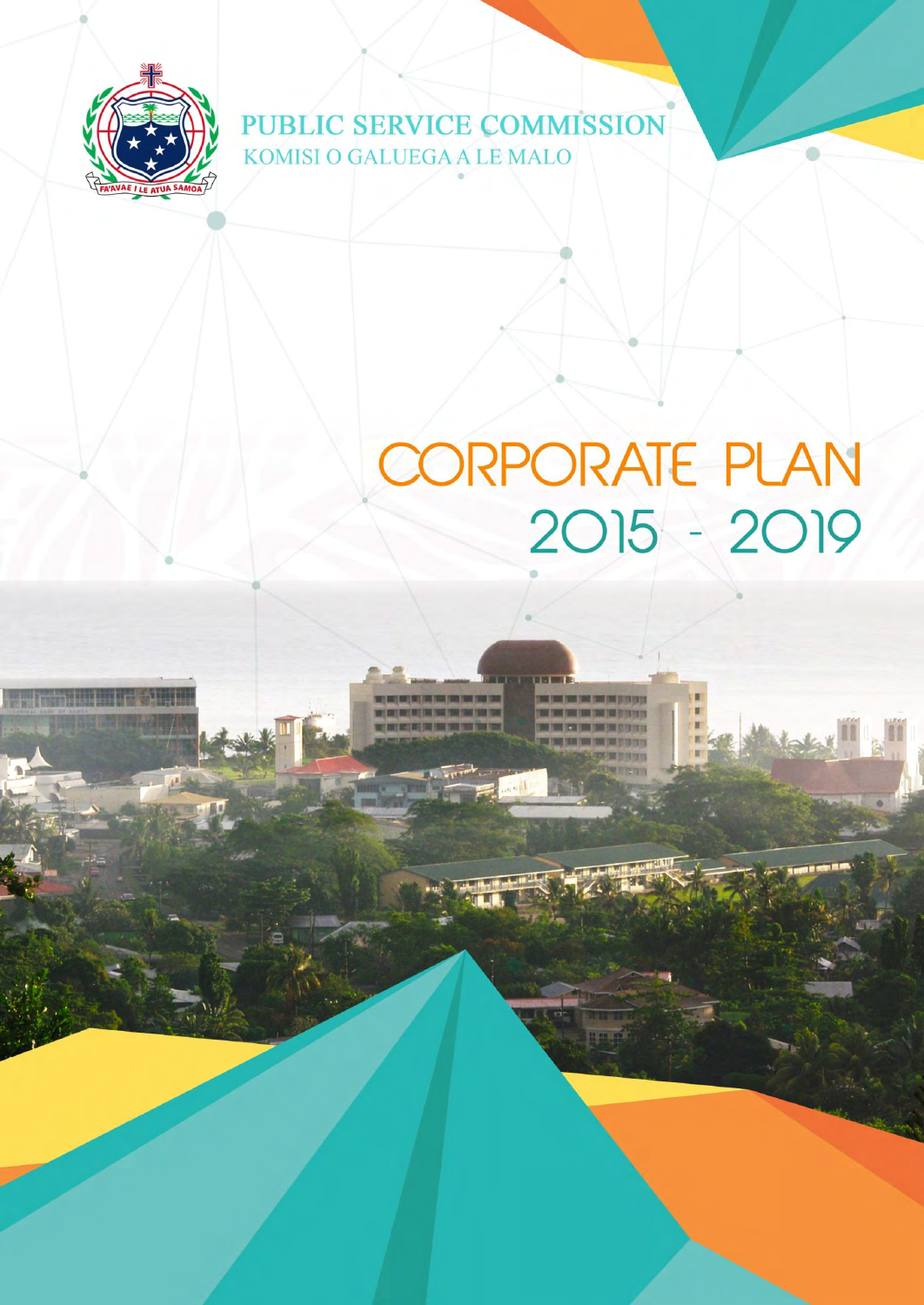### FOREWORD

The Office of the Public Service Commission presents its Corporate Direction planned for the next four years: 2015 - 2019. The Plan is designed specifically to realize directions pursued under the Public Administration Sector Plan.Thus, the usual 3 year corporate planning period has been extended to ensure that the two plans coincide as the PASP is a 5 year plan and was launched in 2014.

A closely focused vision setsthe inspirational long term aspiration of the PSC:

*"To Lead a Public Sector that delivers good services to the People of Samoa"* 

Achieving it, is made possible through a mission that strives:

*"To strengthen; Inclusive Leadership, People Capacity, Integrity and Coordination towards realizing good public service delivery"* 

Our business as directed continues to expect and deliver an Outcomeof"*High Performing PublicSector"* that will be evident through the following key indicators:

- **Efficient and effective service delivery**
- Improve client confidence
- $\bullet$  Enhanced people capacities
- **Enhanced Human Resource Management**
- $\bullet$  Ethical Public Sector

The following GOALs have been made the core focus of PSC Strategies through-out the Corporate planning Period:

- **Improve Quality of Public Service Delivery**
- Improve People Capabilities
- **Improve public Sector Integrity and Culture**

We believe, our journey to accomplish the anticipated projections of our contribution to the development of Samoa will be challenging as we operate in a dynamic environment with several contributing factor beyond our control. However, we are confident to progress forward, knowing that we have the support of government and a vibrant team lead by his Honorable Lautafi Fio Selafi Purcell.

Faafetai,

Tu'u'u Dr Ieti Taulealo **Chairman, Public Service Commission**

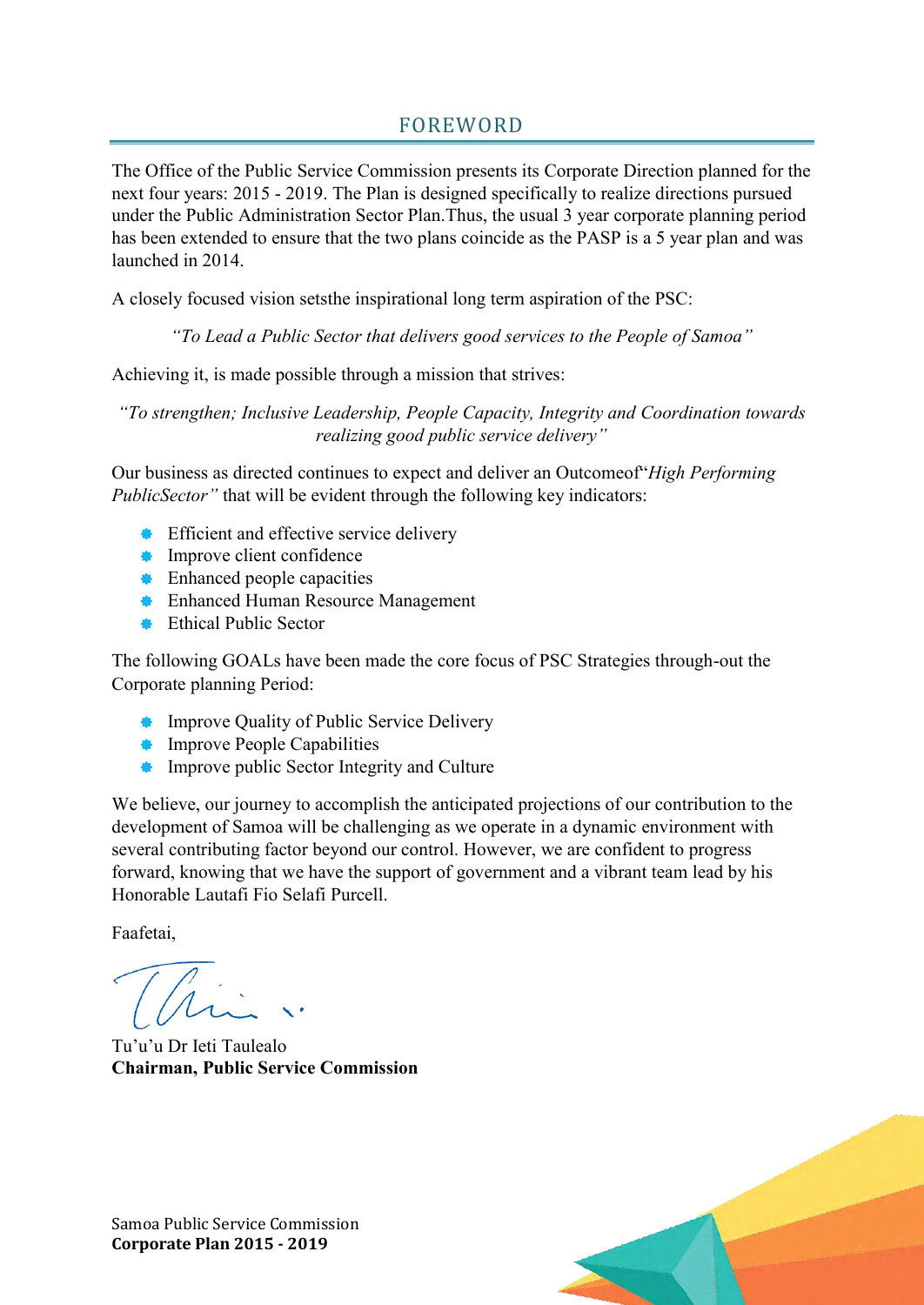# TABLE OF CONTENTS

| <b>Foreword</b>                                     | $\overline{2}$      |
|-----------------------------------------------------|---------------------|
| <b>ACRONYMS</b>                                     | $\overline{\bf{4}}$ |
| The Office of the Public Service Commission         | 5                   |
| <b>Vision</b>                                       | 8                   |
| <b>Mission</b>                                      | 8                   |
| <b>Outcome</b>                                      | 8                   |
| <b>Goals</b>                                        | 8                   |
| <b>Values</b>                                       | 9                   |
| <b>Mandate</b>                                      | 9                   |
| <b>PSC GOALS &amp; STRATEGIES</b>                   | <b>10</b>           |
| Goal 1: Improve Quality of Public Service Delivery  |                     |
| <b>Goal 2: Improve People Capabilities</b>          |                     |
| Goal 3: Improve Public Sector Integrity and Culture |                     |
| <b>PSC Organization Structural arrangements:</b>    | 18                  |

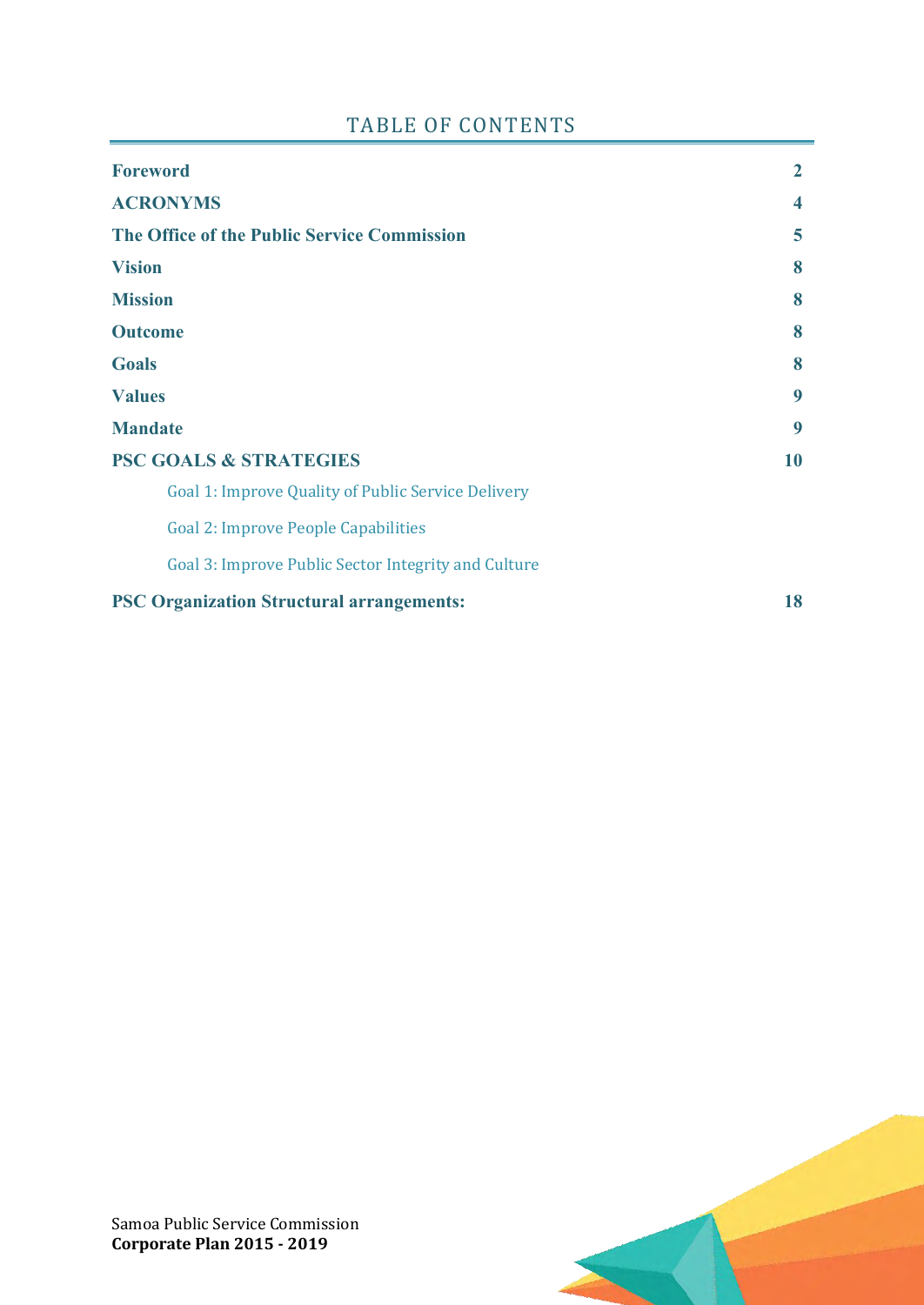## ACRONYMS

| <b>ALL</b>    | All Technical and Support Services Division of PSC       |
|---------------|----------------------------------------------------------|
| <b>CAC</b>    | <b>Central Agencies Committee</b>                        |
| <b>CAT</b>    | Certificate in Assessment & Training                     |
| <b>CE</b>     | <b>Contractual Employees</b>                             |
| <b>CEO</b>    | <b>Chief Executive Officer</b>                           |
| <b>CHRAS</b>  | Corporate and Human Resources Advisory Services Division |
| <b>COTE</b>   | <b>Calendar of Training Events</b>                       |
| <b>HR</b>     | Human Resource                                           |
| <b>HRD</b>    | Human Resource Development                               |
| <b>HRM</b>    | Human Resource Management                                |
| <b>HRMIS</b>  | Human Resource Management Information System Division    |
| <b>HRPD</b>   | Human Resource Planning and Development Services         |
| LI            | Legal and Investigation Services Division                |
| M&E           | Monitoring and Evaluation                                |
| <b>NHRDP</b>  | National Human Resource Development Plan                 |
| <b>PASC</b>   | <b>Pubic Administration Sector Coordination Division</b> |
| <b>PASP</b>   | <b>Public Administration Sector Plan</b>                 |
| <b>PS</b>     | <b>Public Service</b>                                    |
| <b>PSC</b>    | Office of the Public Service Commission                  |
| <b>PSET</b>   | Post Secondary Education Training                        |
| <b>PSHRDF</b> | Public Service Human Resource Development Framework      |
| <b>PSPP</b>   | Public Service Performance and Policy Division           |
| <b>SES</b>    | Senior Executiv Services Division                        |
| <b>SPS</b>    | Samoa Public Service                                     |
| <b>SPSEDS</b> | Samoa Public Service Executive Development Strategy      |
| <b>SQA</b>    | Samoa Qualification Authority                            |
| <b>WFP</b>    | Workforce Plan                                           |
| <b>WOG</b>    | Whole of Government                                      |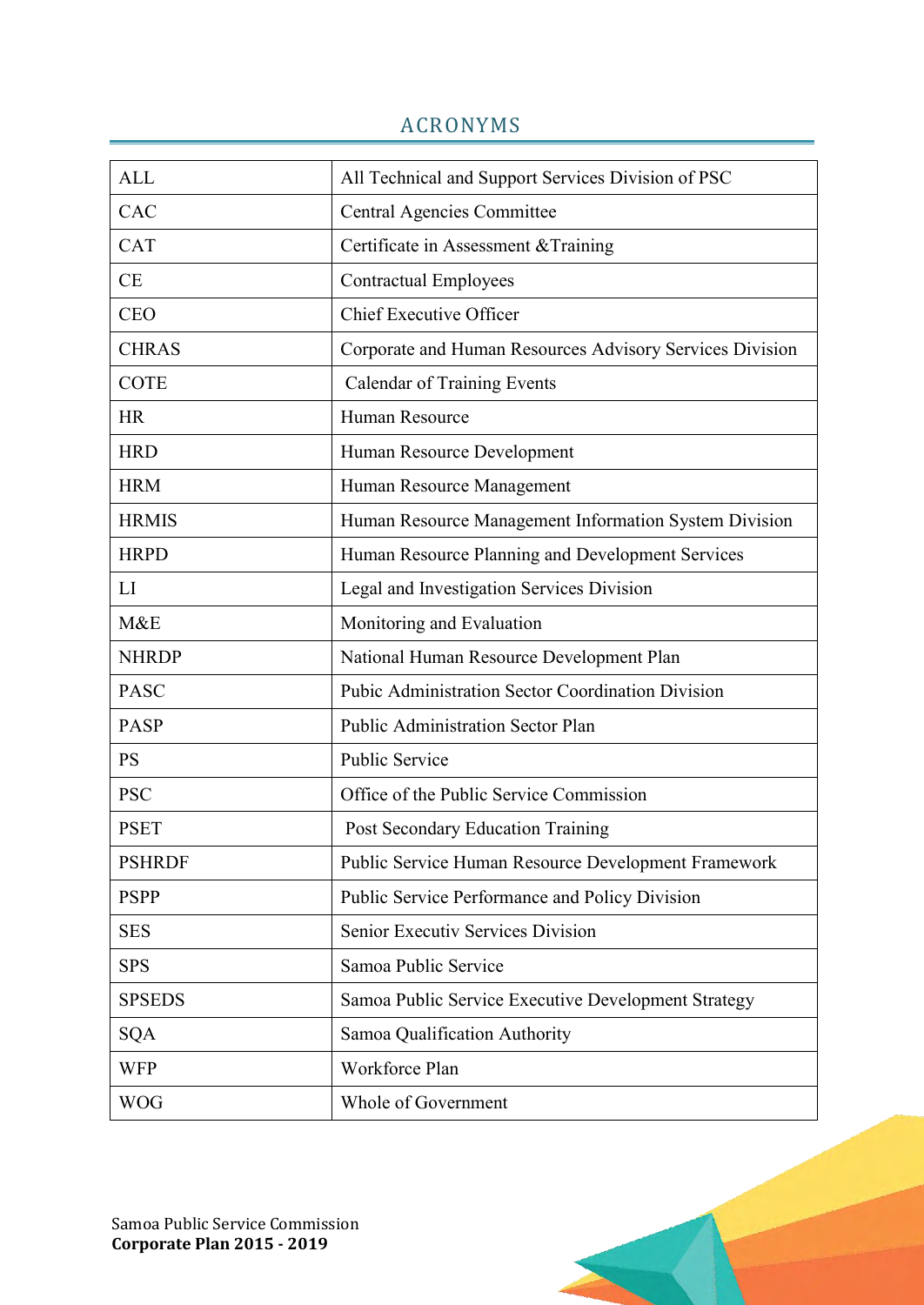# THE OFFICE OF THE PUBLIC SERVICE COMMISSION

The Public Service Commission is established under Article 84 of the Constitution of Samoa. It is the leader of the Public Administration Sector and is responsible for Human Resource Management within the Samoa Public Service (SPS). The Minister Responsible for the PSC is Honorable Lautafi Fio Purcell.

The responsibilities of the PSC under Article 87 of the Constitution and the Public Service Act 2004 include;

- $\bullet$  Human Resource Planning ;
- **Human Resource Management Policies**;
- ♦ Human Resource Monitoring and Evaluation for the Public Service ;
- Providing advice and assistance on Human Resource Management matters to Ministries.
- **◆** Leadership of the Public Administration Sector

In performing its responsibilities the PSC endeavors as per the objectives of the Public Service Act 2004, to lead, manage, develop and support a Public Service:

- $\bullet$  That provides high quality advise to the Government ;
- That delivers services to the people of Samoa honestly, fairly, effectively and efficiently; and
- In which decisions are made on their merits, without discrimination and in accordance with the Samoan Public Service values and principles of employment.

PSC Stakeholdersinclude:

- Minister responsible for the Public Service, Prime Minister and other Cabinet Members
- CEOs of Government Ministries and rest of Public Service employees
- We serve the country publicly through our commitment to all government agencies and Ministries under PSC portfolio promoting a high performing public service;
- Provide the needed advise to government authorities but to also assist its non government organizations and private sector; and
- Secure advancement with international partners or authorities but also regional government for HR opportunities.

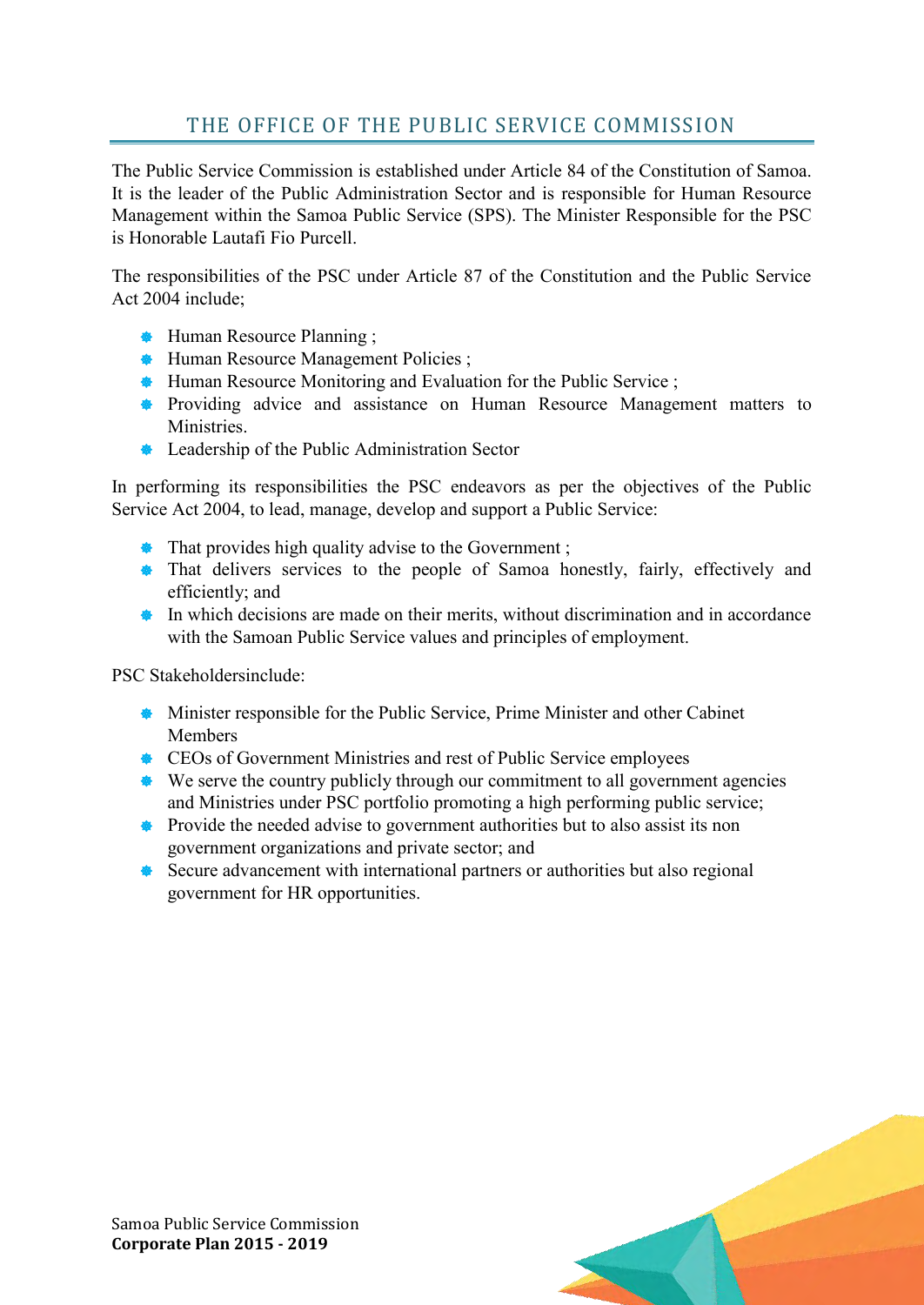The PSC prides the implementation of its key roles and responsibilities due to its institutional strengths however; it also does not fail to recognize its weaknesses, opportunities and threats that may arise through this planning period.

#### **PSC's Strengths**

- Solid and effective leadership in promotion of good governance;
- Interaction promotes a decentralized environment
- Embraces cultural sensitiveness, flexibility and teamwork
- Adherence with principles of ethical with good integrity, accountability and transparency
- Operates in an enabling and open environment;
- Workforce that is committed, competitive and motivated;
- Workforce whom a loyal and passionate to the course;
- Drive to involve and include its employees in its strategic directions and policies making processes;
- Foundation to nurture institutional knowledge and learning.

#### **Opportunities for PSC**

- Exposure to government-wide issues as a central agency of government
- Exposure to all challenges and technicalities of HR Management and HR Development
- Diverse scope of work;
- Develops different perceptions required for progress and advancement in order to identify change;
- Articulate and willingness to try new innovations/ new thinking/ systems & processes
- Establishes and develops marketable workforce;
- Obtaining/ Recognition of government backing and support to advance required reforms

#### **Weaknesses of PSC**

- Workload demands and pressure to meet timelines reflects need to expand current staff;
- Growing workforce requires suitable office environment;
- High turnover impacting depth of institutional knowledge
- Rationale and nature in communications with ministries requires implementation of awareness programs;
- Balancing the need to be supported of Ministries with regulatory functions;
- Budgetary costs undermine advancement of roles and responsibilities.

#### **Threats to PSC**

- Managing political, social and economic influences;
- Change of government undermines progress and development already in place;
- Growing trends in agencies seeking to be independent of the Public Service Act
- Uncertainty due to changes in agency leadership structure-removal of CEO role

Samoa Public Service Commission **Corporate Plan 2015 - 2019**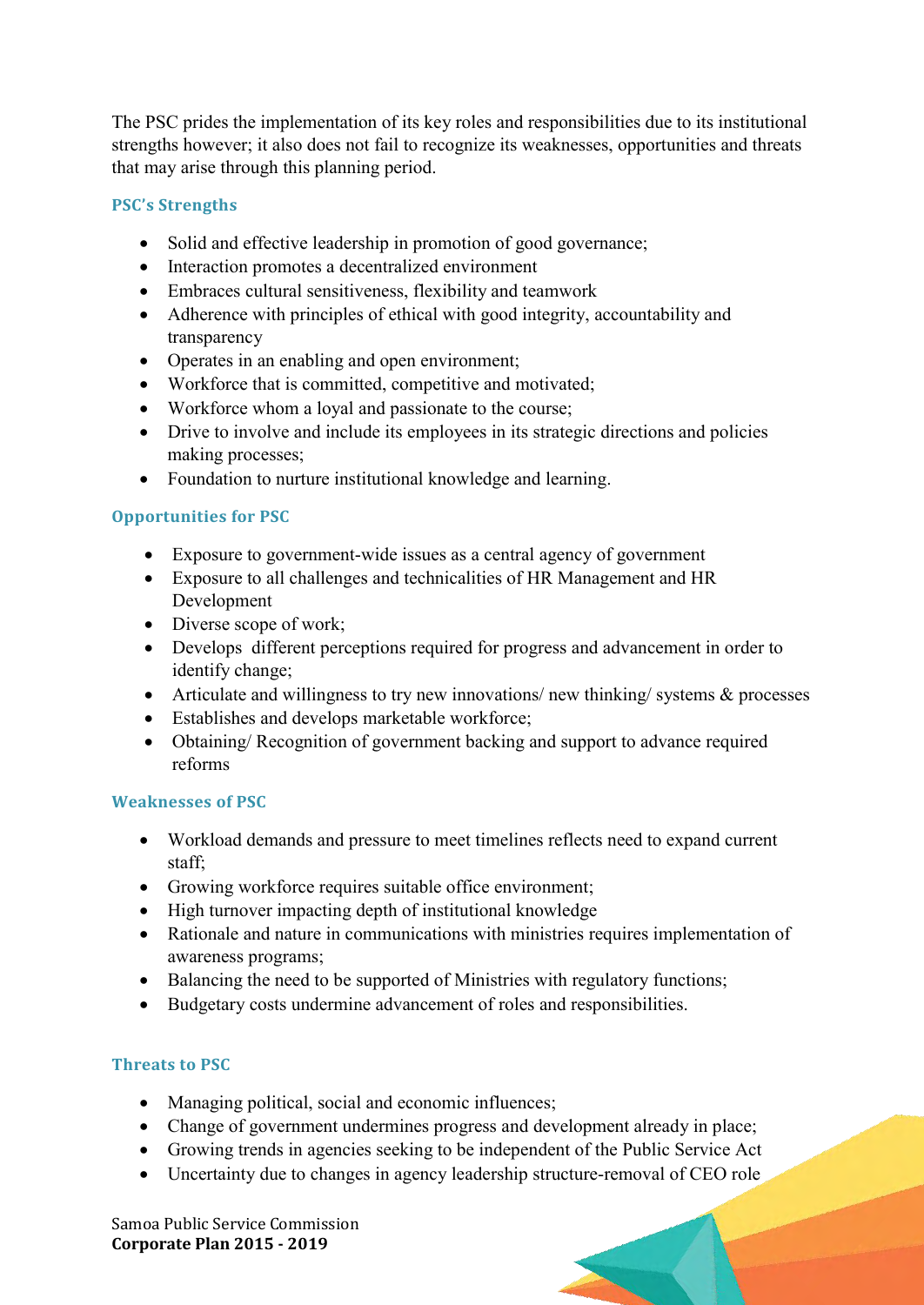- Setbacks due to budgetary constraints;
- Risks of occupational health and safety;
- Risk of staff turnover.

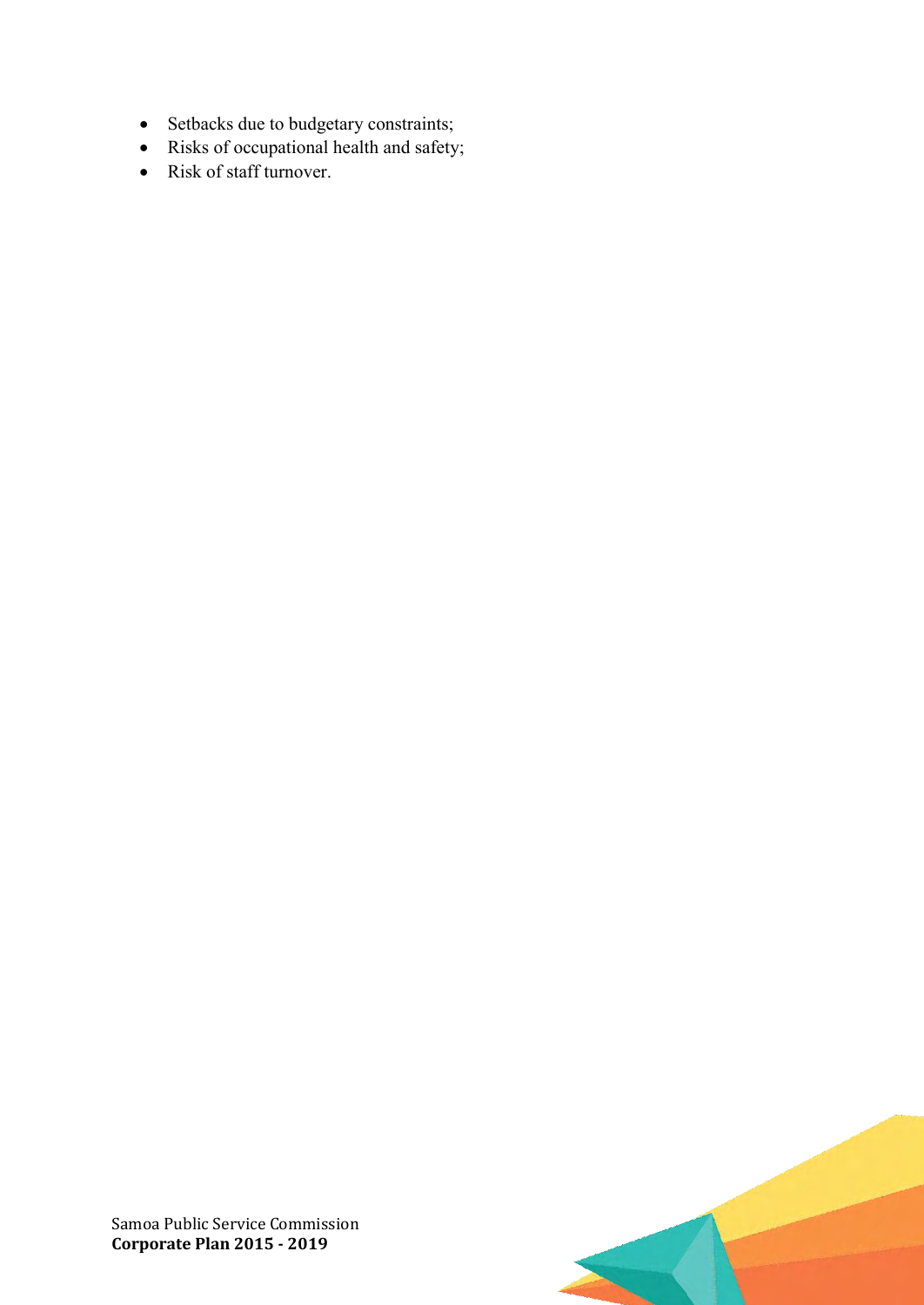#### VISION

**To lead a Public Sector that delivers good services to the people of Samoa** 

## MISSION

#### **To strengthen; Inclusive Leadership, People Capacity, Integrity and Coordination towards realizing good public service delivery**

## OUTCOME

## **A** HIGH PERFORMING PUBLIC SECTOR **which is evidenced by:**

- Efficient and effective service delivery
- Improved client confidence
- Enhanced people capacities
- Enhanced Human Resource Management Practices
- Ethical Public Sector

### GOALS

|                  | <b>GOAL</b>                              | <b>INDICATOR</b>                                  |
|------------------|------------------------------------------|---------------------------------------------------|
|                  | <b>Improve Quality of Public Service</b> | <b>Improved Service Delivery</b>                  |
|                  | Delivery                                 | <b>Improved Client Satisfaction</b>               |
| $\mathcal{D}$    | <b>Improve People Capabilities</b>       | <b>Capable Workforce</b>                          |
|                  |                                          | <b>Improved Service Delivery</b>                  |
|                  |                                          | <b>Improved Client and Government</b>             |
|                  |                                          | <b>Employee Satisfaction</b>                      |
| $\overline{3}$ . | Improve Public Sector Integrity and      | Workforce observes ethical standards<br>$\bullet$ |
|                  | Culture                                  |                                                   |

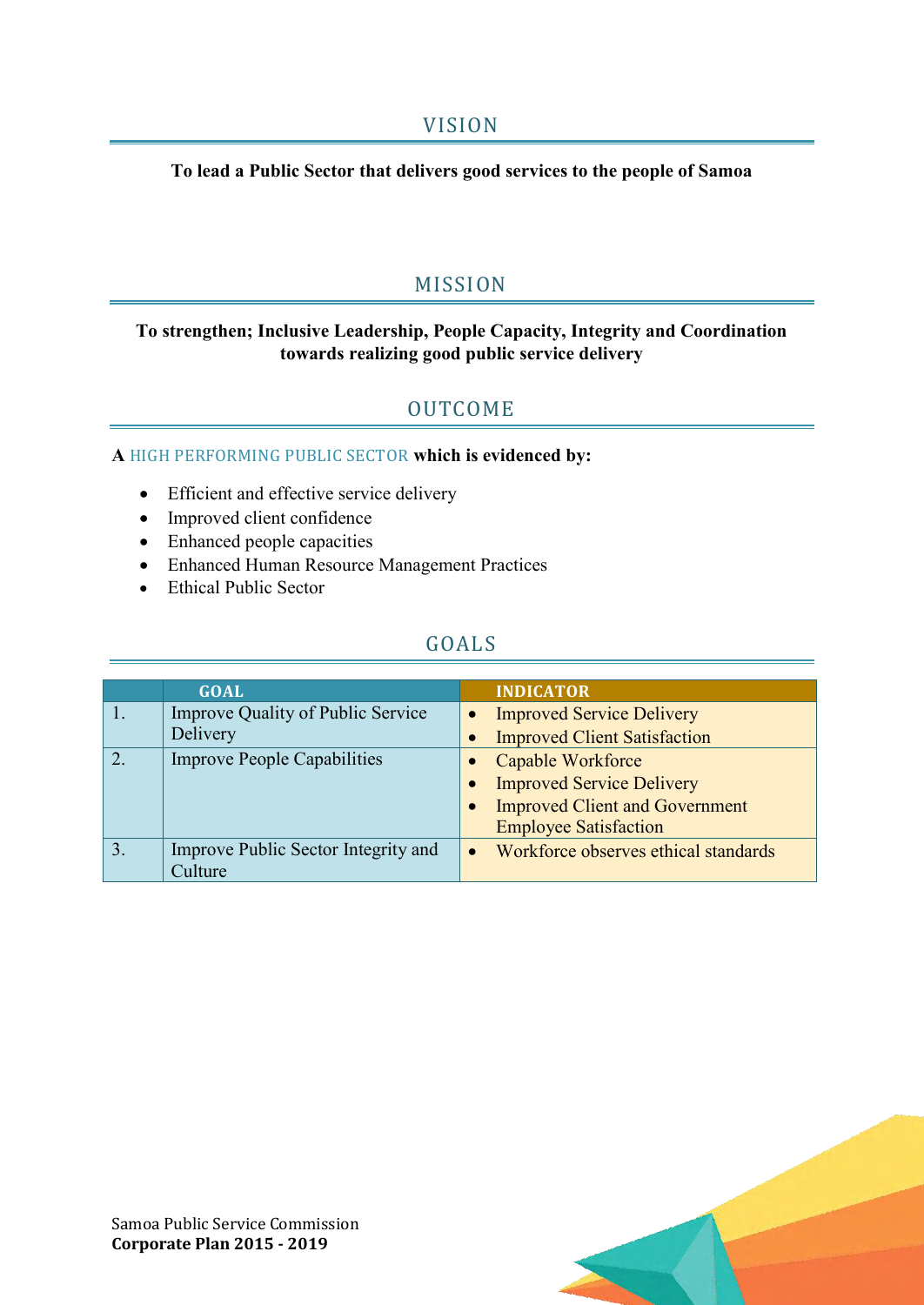#### VALUES

| <b>Honesty</b>                                | Acting honestly, being truthful and abiding by the laws of Samoa;                                   |
|-----------------------------------------------|-----------------------------------------------------------------------------------------------------|
| Impartiality                                  | Providing impartial advice, acting without fear or favour and<br>making decisions on their merits;  |
| <b>Service</b>                                | Serving the people well, through faithful service to the<br>Government;                             |
| <b>Respect:</b>                               | Treating the people, the Government and colleagues with courtesy<br>and respect;                    |
| <b>Transparency</b>                           | Taking actions and making decisions in an open way                                                  |
| <b>Accountability</b>                         | Being able to explain the reason for actions taken, and taking<br>responsibility for those actions; |
| <b>Efficiency and</b><br><b>Effectiveness</b> | Achieving good results for Samoa in an economical way.                                              |

## MANDATE

- Part VII of the Constitution of the Independent State of Samoa 1960
- ◆ Public Service Act 2004
- Ministerial and Departmental Realignment Act 2003
- Strategy for the Development of Samoa
- ◆ Public Administration Sector Plan
- ◆ Public Service Regulations 2008
- Public Service Determinations & Employment Instructions
- ◆ Public Service Policies & Procedures
- **←** Cabinet Directives

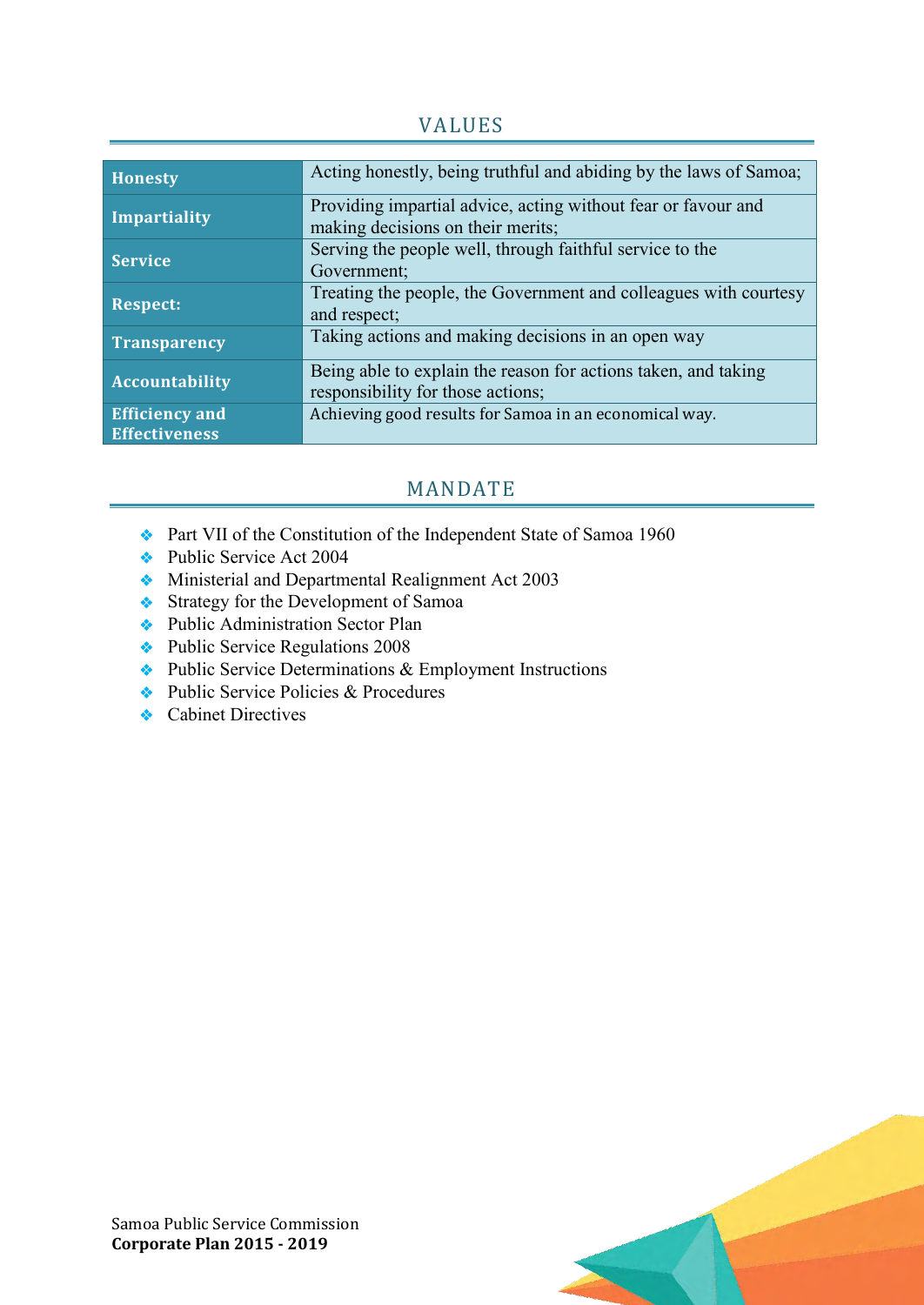# PSC GOALS & STRATEGIES

| Fall              | <b>Improve quality of Public Service Delivery</b> |                                                                                                                                                             |                                                                                                                                                                                                                                                                                                                                                                                                                                                                                                                                                                                                                   |                                       |
|-------------------|---------------------------------------------------|-------------------------------------------------------------------------------------------------------------------------------------------------------------|-------------------------------------------------------------------------------------------------------------------------------------------------------------------------------------------------------------------------------------------------------------------------------------------------------------------------------------------------------------------------------------------------------------------------------------------------------------------------------------------------------------------------------------------------------------------------------------------------------------------|---------------------------------------|
|                   | <b>STRATEGIES</b>                                 | <b>ACTIVITIES &amp;</b><br><b>INITIATIVES</b>                                                                                                               | <b>INDICATORS</b>                                                                                                                                                                                                                                                                                                                                                                                                                                                                                                                                                                                                 | <b>RESPONSIBLE</b><br><b>DIVISION</b> |
| <b>Government</b> | 1.1 Improve Whole of<br>coordination/governance   | 1.1.1 Review public sector<br>governance arrangements<br>1.1.2. Review mechanisms<br>for central agencies<br>coordination to support<br><b>WOG</b> cohesion | Complete the<br>$\bullet$<br>identification of High<br>Level /Core<br>Principles to guide<br>the development of<br>HR policies for the<br><b>Public Sector</b><br>Complete the<br>$\bullet$<br>identification of areas<br>where HRM<br>Governance<br>Arrangements needs<br>improvements and<br>commence the<br>development process.<br>Complete Review of<br>$\bullet$<br>WOG approach to<br>determine where we<br>are &the way<br>forward.<br>Proceed to advice the<br>$\bullet$<br>implementation of<br>Review<br>recommendations<br>Active participation<br>$\bullet$<br>and support to CAC<br>as an institute | <b>PSPP</b><br>PASC, PSPP             |
|                   |                                                   | 1.1.3 PASP activities are<br>coordinated effectively                                                                                                        | M&E report on PASP<br>$\bullet$<br>activities are<br>completed and<br>submitted bi-annually                                                                                                                                                                                                                                                                                                                                                                                                                                                                                                                       | <b>PASC</b>                           |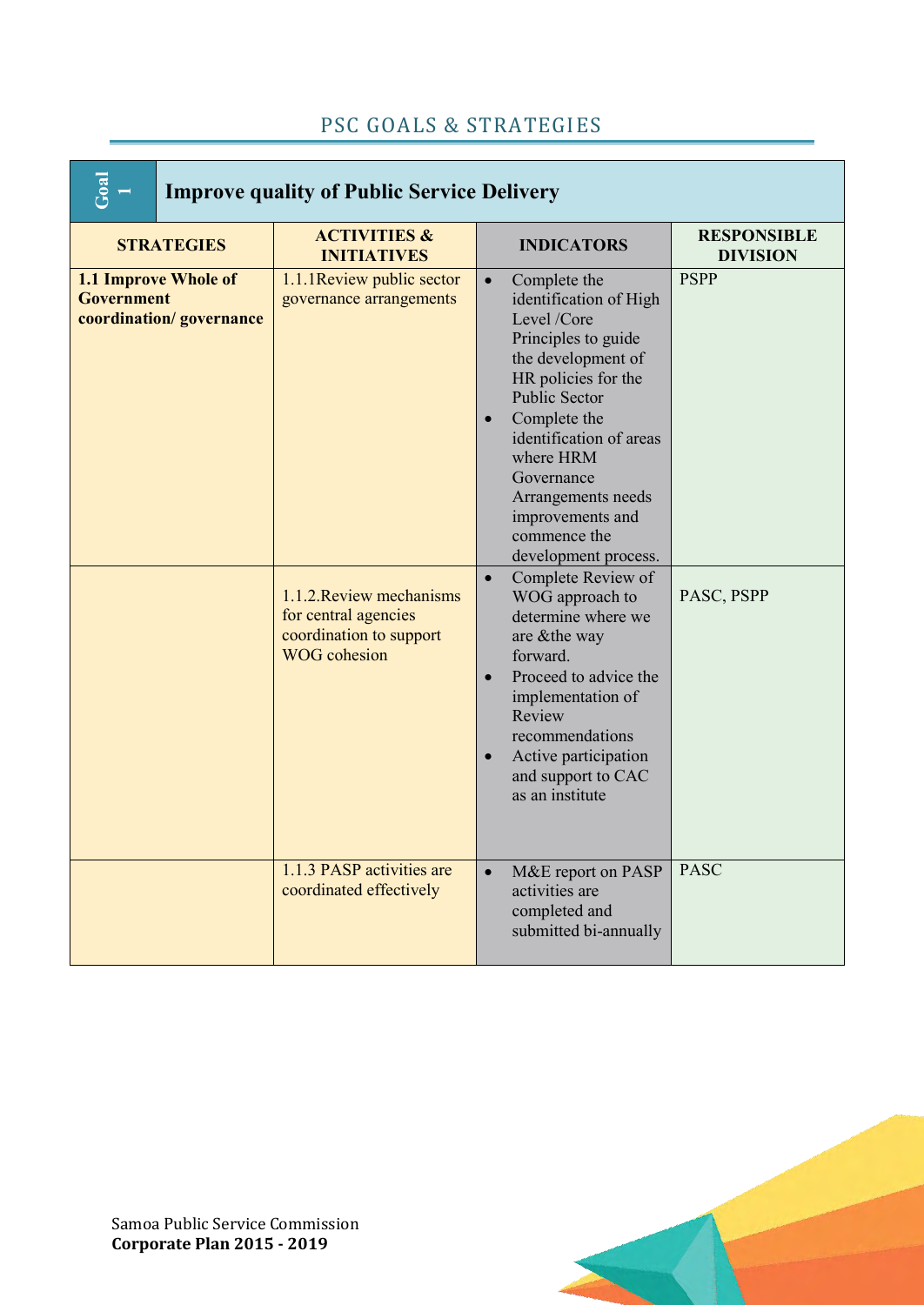| <b>1.2 Strengthen policy</b><br>research, development<br>and coordination        | 1.2.1 Review of policy<br>development capacity<br>within Public Sector                                                                                 | <b>PSPP</b><br><b>Complete Review</b><br>$\bullet$<br>report and policy<br>paper on way forward<br>for Policy<br>Framework and<br>Development<br>Structure within<br>Public Service(for<br>development of<br>sound policies)<br>Complete the<br>Implementation of<br><b>Cabinet Decision</b><br>within corporate<br>planning period |                                                                                                                                  |
|----------------------------------------------------------------------------------|--------------------------------------------------------------------------------------------------------------------------------------------------------|-------------------------------------------------------------------------------------------------------------------------------------------------------------------------------------------------------------------------------------------------------------------------------------------------------------------------------------|----------------------------------------------------------------------------------------------------------------------------------|
| 1.3 Strengthen Whole of<br><b>Government</b><br>performance monitoring<br>system | 1.3.1. Public Sector<br>functional review<br>completed                                                                                                 | <b>PSPP</b><br><b>Complete Functional</b><br>$\bullet$<br>Review Report and<br>Recommendations<br>for way forward for<br>CEO approval<br>Complete the<br>$\bullet$<br>Implementation of<br>Structural and<br>Organisational<br>Reforms.                                                                                             |                                                                                                                                  |
|                                                                                  | 1.3.2. Public Sector<br><b>Planning and Performance</b><br><b>Management framework</b><br>developed and<br>implemented                                 | Complete policy<br>$\bullet$<br>paper on National<br>Planning Framework:<br>Organisational<br>$\bullet$<br>Assessment<br>Performance<br>$\bullet$<br>Management for<br><b>Senior Executives</b>                                                                                                                                     | PASC, PSPP, SES<br>(Convene meetings of<br>CAC to drive the<br>improved National<br>Performance<br>Framework - M&E<br>Framework) |
|                                                                                  | 1.3.3. Public Sector<br><b>Performance Assessment</b><br>and Improvement<br><b>System implemented</b>                                                  | <b>SES</b><br>Effectively<br>$\bullet$<br>implement the<br>Organizational<br>Performance<br>Improvement<br>Framework                                                                                                                                                                                                                |                                                                                                                                  |
|                                                                                  |                                                                                                                                                        | Strengthened M&E<br>$\bullet$<br>Activities of PSC                                                                                                                                                                                                                                                                                  | SES, PASC                                                                                                                        |
|                                                                                  | 1.3.4. Review SES<br><b>Performance Contracts</b><br>and agreed contractual<br>performance indicator for<br>monitoring efficiency and<br>effectiveness | <b>SES</b><br>Complete Review of<br>$\bullet$<br>Performance<br>Contracts and<br>contractual<br>performance<br>indicators<br>Complete Review of<br>$\bullet$<br>Contractual mode                                                                                                                                                    |                                                                                                                                  |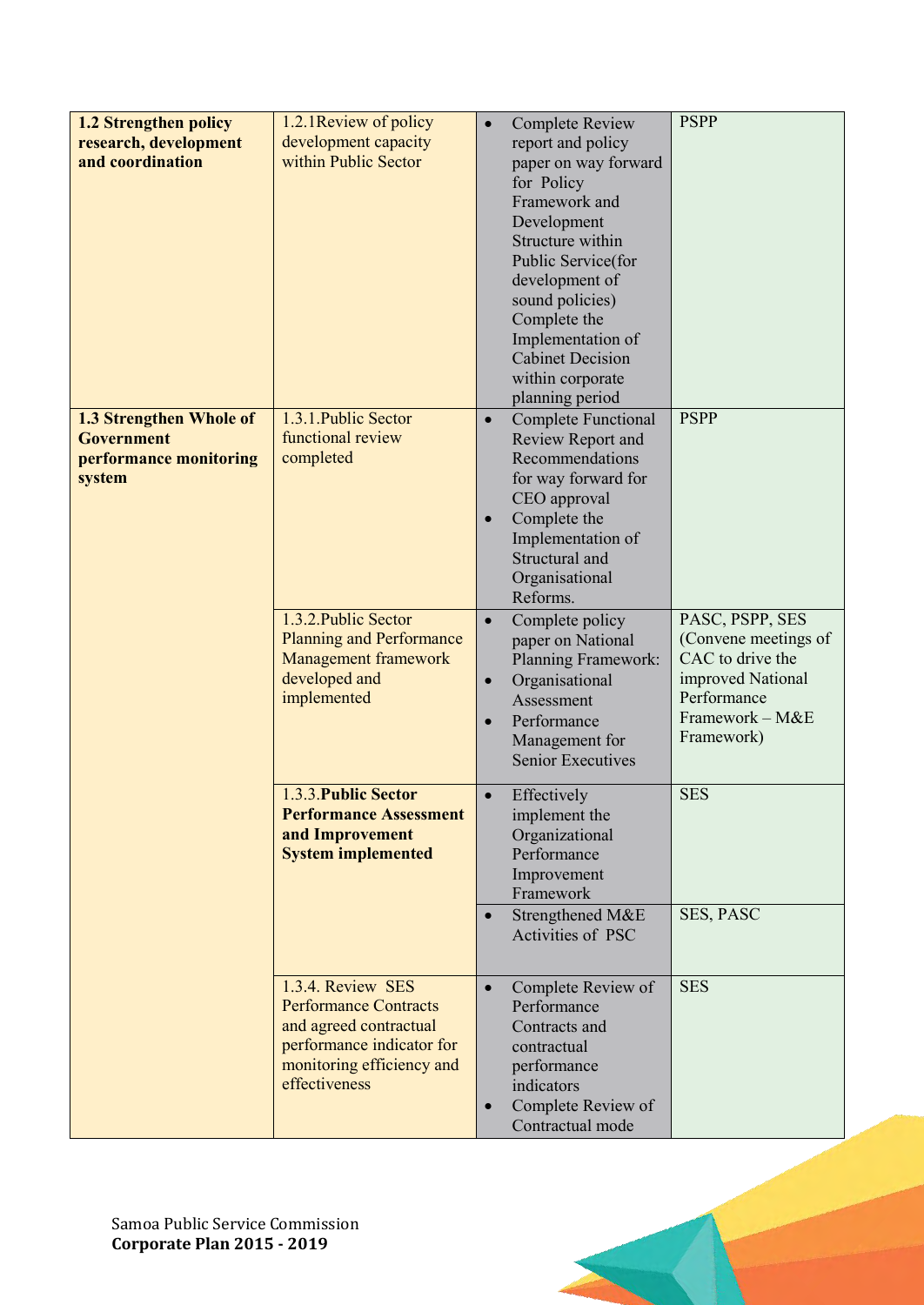| 1.4. Improve public<br>awareness of government<br>function and roles | 1.4.1 Develop effective<br>public awareness<br>programmes and<br>mechanisms                                                    | <b>Ensure Public</b><br>$\bullet$<br>Awareness of<br>government functions<br>through the<br>implementation of the<br>following:<br>SPS day<br>SPS Symposium<br>Career Day<br>Social Media<br>Campaign<br>Complete the review<br>of mechanisms for<br>public service<br>information<br>dissemination and<br>commence |                                                                                                                         | PASC, PSPP & ALL |
|----------------------------------------------------------------------|--------------------------------------------------------------------------------------------------------------------------------|---------------------------------------------------------------------------------------------------------------------------------------------------------------------------------------------------------------------------------------------------------------------------------------------------------------------|-------------------------------------------------------------------------------------------------------------------------|------------------|
|                                                                      | 1.4.4 Development of<br>survey to gauge public<br>feedback on public service<br>delivery completed and<br>implemented annually | $\bullet$                                                                                                                                                                                                                                                                                                           | implementation<br>Survey is completed<br>annually                                                                       | PASC, CHRAS      |
| 1.5. Improve PS delivery<br>mechanisms                               | 1.5.1 Review of service<br>delivery mechanisms for<br>priority problem areas<br>completed.                                     | $\bullet$<br>$\bullet$                                                                                                                                                                                                                                                                                              | Complete review and<br>submit to cabinet for<br>approval<br>Implement cabinet<br>decision<br>improvements to be<br>done | <b>PASC</b>      |

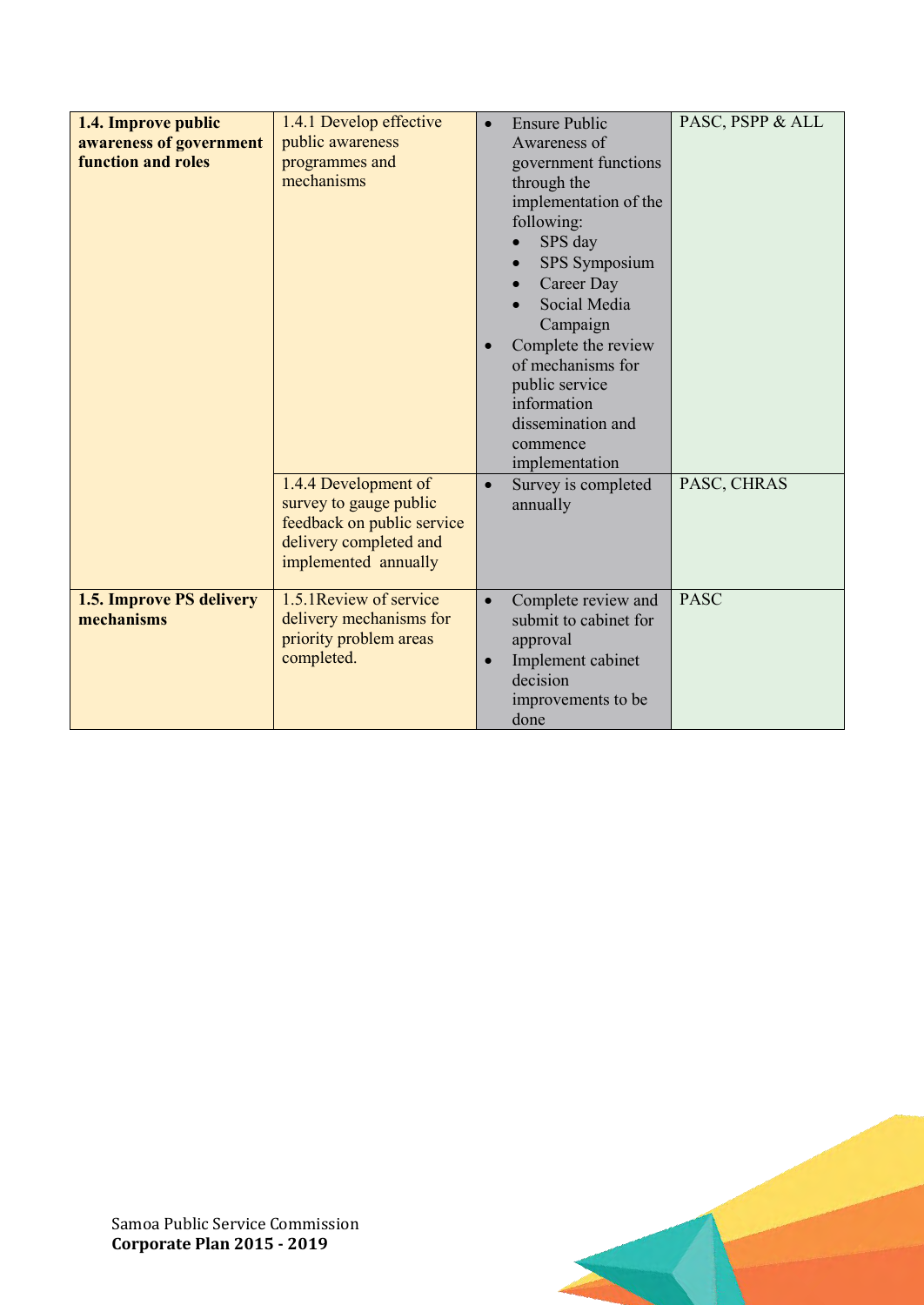**Goal** 

#### **2 Improve Human Resources Capabilities**

| <b>STRATEGIES</b> | <b>ACTIVITIES &amp;</b><br><b>INITIATIVES</b>                                                                      | <b>INDICATORS</b>                                                                                                                                                                                                                                                                                                                                                                                                                         | <b>RESPONSIBLE</b><br><b>DIVISION</b> |
|-------------------|--------------------------------------------------------------------------------------------------------------------|-------------------------------------------------------------------------------------------------------------------------------------------------------------------------------------------------------------------------------------------------------------------------------------------------------------------------------------------------------------------------------------------------------------------------------------------|---------------------------------------|
| 2.1 Improve HRD   | 2.1.1 Workforce Plan<br>across whole of public<br>sector                                                           | Complete annual<br>$\bullet$<br>monitoring and<br>evaluation WFP<br>activities and<br>processes in the<br>public service<br>Complete revision of<br>$\bullet$<br>SPS/WFP framework<br>and submit for<br>cabinet endorsement;<br><b>Complete Ministries</b><br>$\bullet$<br>orientation and WFP<br>process<br>implementation;<br><b>Complete SPS</b><br>$\bullet$<br>Workforce Plan<br>2016-2019 and<br>ensure effective<br>implementation | <b>HRPD</b>                           |
|                   | <b>2.1.2 Develop Public</b><br><b>Service Human Resource</b><br><b>Development (2015-2018)</b><br><b>Framework</b> | Complete Public<br>$\bullet$<br>Service Human<br>Resource<br>Development<br>Framework submit<br>for endorsement<br>Complete PSHRDF<br>$\bullet$<br>orientation and<br>rollout to Ministries<br>Complete review of<br><b>PSHRDF (2018)</b>                                                                                                                                                                                                 | <b>HRPD</b>                           |
|                   | 2.1.3 Develop a National<br><b>HRD /National Skills</b><br>Plan                                                    | Human Resource<br>$\bullet$<br>Development Plan<br>completed for<br>Minister and Cabinet<br>approval<br>Provide Secretariat<br>$\bullet$<br>support for NHRD<br>Council and<br>implementation of<br>NHRD strategies;                                                                                                                                                                                                                      | <b>HRPD</b>                           |

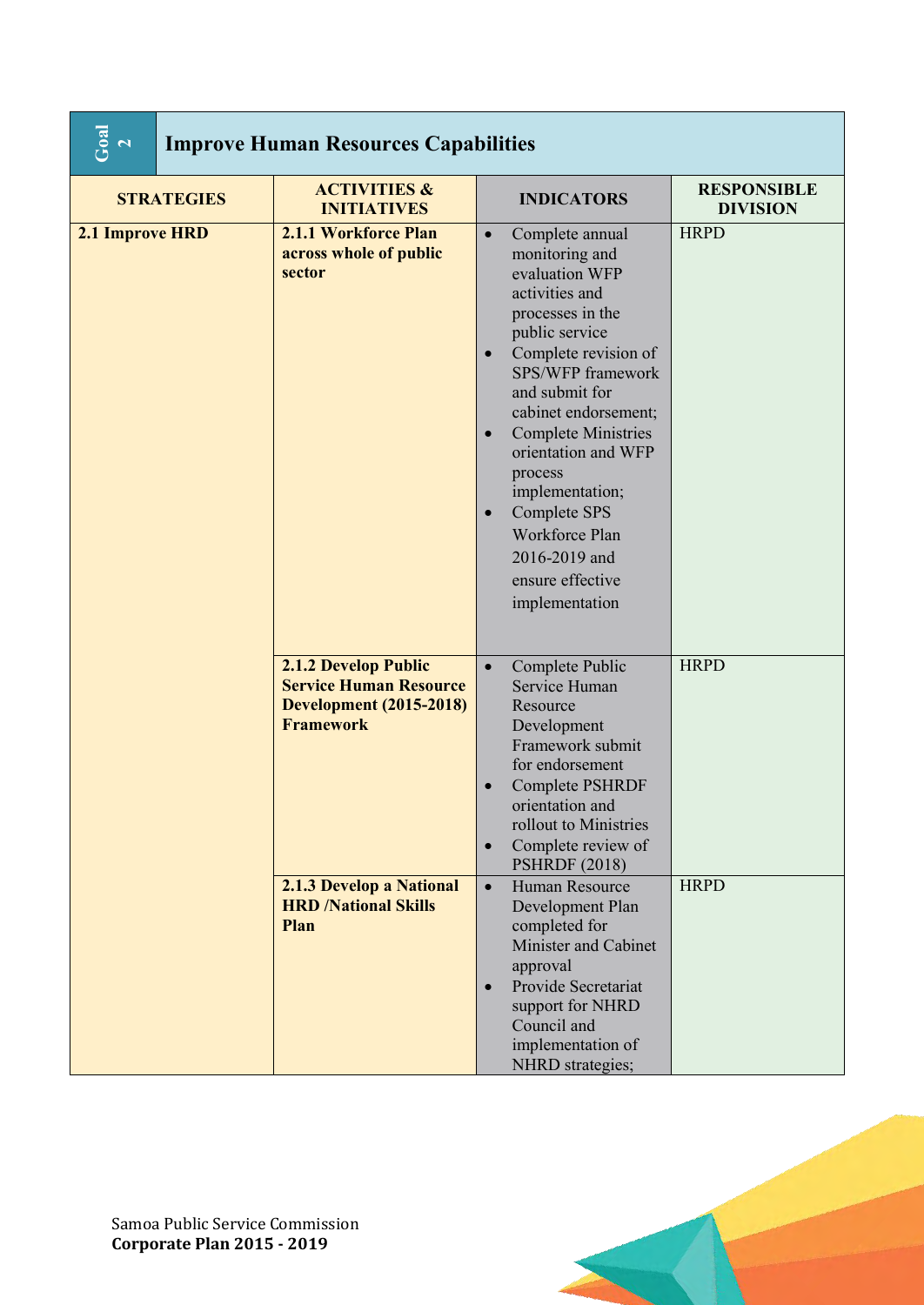| $\bullet$<br><b>Leadership Development</b><br>Executive<br><b>Program for public</b><br>Development<br>Strategies 2015-2018<br>sector<br><b>Review SPSEDS</b><br>$\bullet$<br>(2018)<br><b>HRPD</b><br>2.1.5 Design, deliver and<br>Complete recruitment<br>$\bullet$<br>evaluate core HRD<br>and selection of cadre<br>courses improve<br>of CAT certified<br>employee performance<br>trainers for public<br>(Short-term Plan derived<br>service;<br>from Long term HRD<br>Complete and<br>$\bullet$<br>Plan)<br>advertise annual<br>COTE on all<br>communication<br>platforms;<br>Complete annual<br>$\bullet$<br>training needs<br>analysis for the<br>public service;<br>Complete the<br>$\bullet$<br>establishment of fee<br>structure for non-<br>public service<br>participants:<br>Complete and ensure<br>$\bullet$<br>all training activities<br>alignment are SQA<br>quality assured;<br>2.1.6 Establish national<br><b>HRPD</b><br>Complete feasibility<br>$\bullet$<br>institution to consolidate<br>study for the creation<br>public sector HRD<br>of a civil service<br>activities to increase cost<br>institute;<br>effectiveness and return<br>Complete application<br>$\bullet$<br>on investment;<br>process for the<br>recognition of the<br>civil service institute<br>as PSET under SQA;<br>Complete and submit<br>funding application<br>for the establishment<br>of the civil service<br>institute;<br>Complete<br>disestablishment of<br>the PSC training<br>components and<br>merge into civil |       |                      |             |
|------------------------------------------------------------------------------------------------------------------------------------------------------------------------------------------------------------------------------------------------------------------------------------------------------------------------------------------------------------------------------------------------------------------------------------------------------------------------------------------------------------------------------------------------------------------------------------------------------------------------------------------------------------------------------------------------------------------------------------------------------------------------------------------------------------------------------------------------------------------------------------------------------------------------------------------------------------------------------------------------------------------------------------------------------------------------------------------------------------------------------------------------------------------------------------------------------------------------------------------------------------------------------------------------------------------------------------------------------------------------------------------------------------------------------------------------------------------------------------------------------------------------|-------|----------------------|-------------|
|                                                                                                                                                                                                                                                                                                                                                                                                                                                                                                                                                                                                                                                                                                                                                                                                                                                                                                                                                                                                                                                                                                                                                                                                                                                                                                                                                                                                                                                                                                                        | 2.1.4 | <b>Implement SPS</b> | <b>HRPD</b> |
|                                                                                                                                                                                                                                                                                                                                                                                                                                                                                                                                                                                                                                                                                                                                                                                                                                                                                                                                                                                                                                                                                                                                                                                                                                                                                                                                                                                                                                                                                                                        |       |                      |             |
|                                                                                                                                                                                                                                                                                                                                                                                                                                                                                                                                                                                                                                                                                                                                                                                                                                                                                                                                                                                                                                                                                                                                                                                                                                                                                                                                                                                                                                                                                                                        |       |                      |             |
|                                                                                                                                                                                                                                                                                                                                                                                                                                                                                                                                                                                                                                                                                                                                                                                                                                                                                                                                                                                                                                                                                                                                                                                                                                                                                                                                                                                                                                                                                                                        |       |                      |             |
|                                                                                                                                                                                                                                                                                                                                                                                                                                                                                                                                                                                                                                                                                                                                                                                                                                                                                                                                                                                                                                                                                                                                                                                                                                                                                                                                                                                                                                                                                                                        |       |                      |             |
|                                                                                                                                                                                                                                                                                                                                                                                                                                                                                                                                                                                                                                                                                                                                                                                                                                                                                                                                                                                                                                                                                                                                                                                                                                                                                                                                                                                                                                                                                                                        |       |                      |             |
|                                                                                                                                                                                                                                                                                                                                                                                                                                                                                                                                                                                                                                                                                                                                                                                                                                                                                                                                                                                                                                                                                                                                                                                                                                                                                                                                                                                                                                                                                                                        |       |                      |             |
|                                                                                                                                                                                                                                                                                                                                                                                                                                                                                                                                                                                                                                                                                                                                                                                                                                                                                                                                                                                                                                                                                                                                                                                                                                                                                                                                                                                                                                                                                                                        |       |                      |             |
|                                                                                                                                                                                                                                                                                                                                                                                                                                                                                                                                                                                                                                                                                                                                                                                                                                                                                                                                                                                                                                                                                                                                                                                                                                                                                                                                                                                                                                                                                                                        |       |                      |             |
|                                                                                                                                                                                                                                                                                                                                                                                                                                                                                                                                                                                                                                                                                                                                                                                                                                                                                                                                                                                                                                                                                                                                                                                                                                                                                                                                                                                                                                                                                                                        |       |                      |             |
|                                                                                                                                                                                                                                                                                                                                                                                                                                                                                                                                                                                                                                                                                                                                                                                                                                                                                                                                                                                                                                                                                                                                                                                                                                                                                                                                                                                                                                                                                                                        |       |                      |             |
|                                                                                                                                                                                                                                                                                                                                                                                                                                                                                                                                                                                                                                                                                                                                                                                                                                                                                                                                                                                                                                                                                                                                                                                                                                                                                                                                                                                                                                                                                                                        |       |                      |             |
|                                                                                                                                                                                                                                                                                                                                                                                                                                                                                                                                                                                                                                                                                                                                                                                                                                                                                                                                                                                                                                                                                                                                                                                                                                                                                                                                                                                                                                                                                                                        |       |                      |             |
|                                                                                                                                                                                                                                                                                                                                                                                                                                                                                                                                                                                                                                                                                                                                                                                                                                                                                                                                                                                                                                                                                                                                                                                                                                                                                                                                                                                                                                                                                                                        |       |                      |             |
|                                                                                                                                                                                                                                                                                                                                                                                                                                                                                                                                                                                                                                                                                                                                                                                                                                                                                                                                                                                                                                                                                                                                                                                                                                                                                                                                                                                                                                                                                                                        |       |                      |             |
|                                                                                                                                                                                                                                                                                                                                                                                                                                                                                                                                                                                                                                                                                                                                                                                                                                                                                                                                                                                                                                                                                                                                                                                                                                                                                                                                                                                                                                                                                                                        |       |                      |             |
|                                                                                                                                                                                                                                                                                                                                                                                                                                                                                                                                                                                                                                                                                                                                                                                                                                                                                                                                                                                                                                                                                                                                                                                                                                                                                                                                                                                                                                                                                                                        |       |                      |             |
|                                                                                                                                                                                                                                                                                                                                                                                                                                                                                                                                                                                                                                                                                                                                                                                                                                                                                                                                                                                                                                                                                                                                                                                                                                                                                                                                                                                                                                                                                                                        |       |                      |             |
|                                                                                                                                                                                                                                                                                                                                                                                                                                                                                                                                                                                                                                                                                                                                                                                                                                                                                                                                                                                                                                                                                                                                                                                                                                                                                                                                                                                                                                                                                                                        |       |                      |             |
|                                                                                                                                                                                                                                                                                                                                                                                                                                                                                                                                                                                                                                                                                                                                                                                                                                                                                                                                                                                                                                                                                                                                                                                                                                                                                                                                                                                                                                                                                                                        |       |                      |             |
|                                                                                                                                                                                                                                                                                                                                                                                                                                                                                                                                                                                                                                                                                                                                                                                                                                                                                                                                                                                                                                                                                                                                                                                                                                                                                                                                                                                                                                                                                                                        |       |                      |             |
|                                                                                                                                                                                                                                                                                                                                                                                                                                                                                                                                                                                                                                                                                                                                                                                                                                                                                                                                                                                                                                                                                                                                                                                                                                                                                                                                                                                                                                                                                                                        |       |                      |             |
|                                                                                                                                                                                                                                                                                                                                                                                                                                                                                                                                                                                                                                                                                                                                                                                                                                                                                                                                                                                                                                                                                                                                                                                                                                                                                                                                                                                                                                                                                                                        |       |                      |             |
|                                                                                                                                                                                                                                                                                                                                                                                                                                                                                                                                                                                                                                                                                                                                                                                                                                                                                                                                                                                                                                                                                                                                                                                                                                                                                                                                                                                                                                                                                                                        |       |                      |             |
|                                                                                                                                                                                                                                                                                                                                                                                                                                                                                                                                                                                                                                                                                                                                                                                                                                                                                                                                                                                                                                                                                                                                                                                                                                                                                                                                                                                                                                                                                                                        |       |                      |             |
|                                                                                                                                                                                                                                                                                                                                                                                                                                                                                                                                                                                                                                                                                                                                                                                                                                                                                                                                                                                                                                                                                                                                                                                                                                                                                                                                                                                                                                                                                                                        |       |                      |             |
|                                                                                                                                                                                                                                                                                                                                                                                                                                                                                                                                                                                                                                                                                                                                                                                                                                                                                                                                                                                                                                                                                                                                                                                                                                                                                                                                                                                                                                                                                                                        |       |                      |             |
|                                                                                                                                                                                                                                                                                                                                                                                                                                                                                                                                                                                                                                                                                                                                                                                                                                                                                                                                                                                                                                                                                                                                                                                                                                                                                                                                                                                                                                                                                                                        |       |                      |             |
|                                                                                                                                                                                                                                                                                                                                                                                                                                                                                                                                                                                                                                                                                                                                                                                                                                                                                                                                                                                                                                                                                                                                                                                                                                                                                                                                                                                                                                                                                                                        |       |                      |             |
|                                                                                                                                                                                                                                                                                                                                                                                                                                                                                                                                                                                                                                                                                                                                                                                                                                                                                                                                                                                                                                                                                                                                                                                                                                                                                                                                                                                                                                                                                                                        |       |                      |             |
|                                                                                                                                                                                                                                                                                                                                                                                                                                                                                                                                                                                                                                                                                                                                                                                                                                                                                                                                                                                                                                                                                                                                                                                                                                                                                                                                                                                                                                                                                                                        |       |                      |             |
|                                                                                                                                                                                                                                                                                                                                                                                                                                                                                                                                                                                                                                                                                                                                                                                                                                                                                                                                                                                                                                                                                                                                                                                                                                                                                                                                                                                                                                                                                                                        |       |                      |             |
|                                                                                                                                                                                                                                                                                                                                                                                                                                                                                                                                                                                                                                                                                                                                                                                                                                                                                                                                                                                                                                                                                                                                                                                                                                                                                                                                                                                                                                                                                                                        |       |                      |             |
|                                                                                                                                                                                                                                                                                                                                                                                                                                                                                                                                                                                                                                                                                                                                                                                                                                                                                                                                                                                                                                                                                                                                                                                                                                                                                                                                                                                                                                                                                                                        |       |                      |             |
|                                                                                                                                                                                                                                                                                                                                                                                                                                                                                                                                                                                                                                                                                                                                                                                                                                                                                                                                                                                                                                                                                                                                                                                                                                                                                                                                                                                                                                                                                                                        |       |                      |             |
|                                                                                                                                                                                                                                                                                                                                                                                                                                                                                                                                                                                                                                                                                                                                                                                                                                                                                                                                                                                                                                                                                                                                                                                                                                                                                                                                                                                                                                                                                                                        |       |                      |             |
|                                                                                                                                                                                                                                                                                                                                                                                                                                                                                                                                                                                                                                                                                                                                                                                                                                                                                                                                                                                                                                                                                                                                                                                                                                                                                                                                                                                                                                                                                                                        |       |                      |             |
|                                                                                                                                                                                                                                                                                                                                                                                                                                                                                                                                                                                                                                                                                                                                                                                                                                                                                                                                                                                                                                                                                                                                                                                                                                                                                                                                                                                                                                                                                                                        |       |                      |             |
|                                                                                                                                                                                                                                                                                                                                                                                                                                                                                                                                                                                                                                                                                                                                                                                                                                                                                                                                                                                                                                                                                                                                                                                                                                                                                                                                                                                                                                                                                                                        |       |                      |             |
|                                                                                                                                                                                                                                                                                                                                                                                                                                                                                                                                                                                                                                                                                                                                                                                                                                                                                                                                                                                                                                                                                                                                                                                                                                                                                                                                                                                                                                                                                                                        |       |                      |             |
|                                                                                                                                                                                                                                                                                                                                                                                                                                                                                                                                                                                                                                                                                                                                                                                                                                                                                                                                                                                                                                                                                                                                                                                                                                                                                                                                                                                                                                                                                                                        |       |                      |             |
|                                                                                                                                                                                                                                                                                                                                                                                                                                                                                                                                                                                                                                                                                                                                                                                                                                                                                                                                                                                                                                                                                                                                                                                                                                                                                                                                                                                                                                                                                                                        |       |                      |             |
|                                                                                                                                                                                                                                                                                                                                                                                                                                                                                                                                                                                                                                                                                                                                                                                                                                                                                                                                                                                                                                                                                                                                                                                                                                                                                                                                                                                                                                                                                                                        |       |                      |             |
|                                                                                                                                                                                                                                                                                                                                                                                                                                                                                                                                                                                                                                                                                                                                                                                                                                                                                                                                                                                                                                                                                                                                                                                                                                                                                                                                                                                                                                                                                                                        |       |                      |             |
|                                                                                                                                                                                                                                                                                                                                                                                                                                                                                                                                                                                                                                                                                                                                                                                                                                                                                                                                                                                                                                                                                                                                                                                                                                                                                                                                                                                                                                                                                                                        |       |                      |             |
|                                                                                                                                                                                                                                                                                                                                                                                                                                                                                                                                                                                                                                                                                                                                                                                                                                                                                                                                                                                                                                                                                                                                                                                                                                                                                                                                                                                                                                                                                                                        |       |                      |             |
|                                                                                                                                                                                                                                                                                                                                                                                                                                                                                                                                                                                                                                                                                                                                                                                                                                                                                                                                                                                                                                                                                                                                                                                                                                                                                                                                                                                                                                                                                                                        |       |                      |             |
|                                                                                                                                                                                                                                                                                                                                                                                                                                                                                                                                                                                                                                                                                                                                                                                                                                                                                                                                                                                                                                                                                                                                                                                                                                                                                                                                                                                                                                                                                                                        |       |                      |             |
|                                                                                                                                                                                                                                                                                                                                                                                                                                                                                                                                                                                                                                                                                                                                                                                                                                                                                                                                                                                                                                                                                                                                                                                                                                                                                                                                                                                                                                                                                                                        |       |                      |             |
|                                                                                                                                                                                                                                                                                                                                                                                                                                                                                                                                                                                                                                                                                                                                                                                                                                                                                                                                                                                                                                                                                                                                                                                                                                                                                                                                                                                                                                                                                                                        |       |                      |             |
|                                                                                                                                                                                                                                                                                                                                                                                                                                                                                                                                                                                                                                                                                                                                                                                                                                                                                                                                                                                                                                                                                                                                                                                                                                                                                                                                                                                                                                                                                                                        |       |                      |             |
|                                                                                                                                                                                                                                                                                                                                                                                                                                                                                                                                                                                                                                                                                                                                                                                                                                                                                                                                                                                                                                                                                                                                                                                                                                                                                                                                                                                                                                                                                                                        |       |                      |             |
|                                                                                                                                                                                                                                                                                                                                                                                                                                                                                                                                                                                                                                                                                                                                                                                                                                                                                                                                                                                                                                                                                                                                                                                                                                                                                                                                                                                                                                                                                                                        |       |                      |             |
|                                                                                                                                                                                                                                                                                                                                                                                                                                                                                                                                                                                                                                                                                                                                                                                                                                                                                                                                                                                                                                                                                                                                                                                                                                                                                                                                                                                                                                                                                                                        |       |                      |             |
|                                                                                                                                                                                                                                                                                                                                                                                                                                                                                                                                                                                                                                                                                                                                                                                                                                                                                                                                                                                                                                                                                                                                                                                                                                                                                                                                                                                                                                                                                                                        |       |                      |             |
|                                                                                                                                                                                                                                                                                                                                                                                                                                                                                                                                                                                                                                                                                                                                                                                                                                                                                                                                                                                                                                                                                                                                                                                                                                                                                                                                                                                                                                                                                                                        |       |                      |             |
|                                                                                                                                                                                                                                                                                                                                                                                                                                                                                                                                                                                                                                                                                                                                                                                                                                                                                                                                                                                                                                                                                                                                                                                                                                                                                                                                                                                                                                                                                                                        |       |                      |             |
|                                                                                                                                                                                                                                                                                                                                                                                                                                                                                                                                                                                                                                                                                                                                                                                                                                                                                                                                                                                                                                                                                                                                                                                                                                                                                                                                                                                                                                                                                                                        |       |                      |             |
|                                                                                                                                                                                                                                                                                                                                                                                                                                                                                                                                                                                                                                                                                                                                                                                                                                                                                                                                                                                                                                                                                                                                                                                                                                                                                                                                                                                                                                                                                                                        |       | service institute;   |             |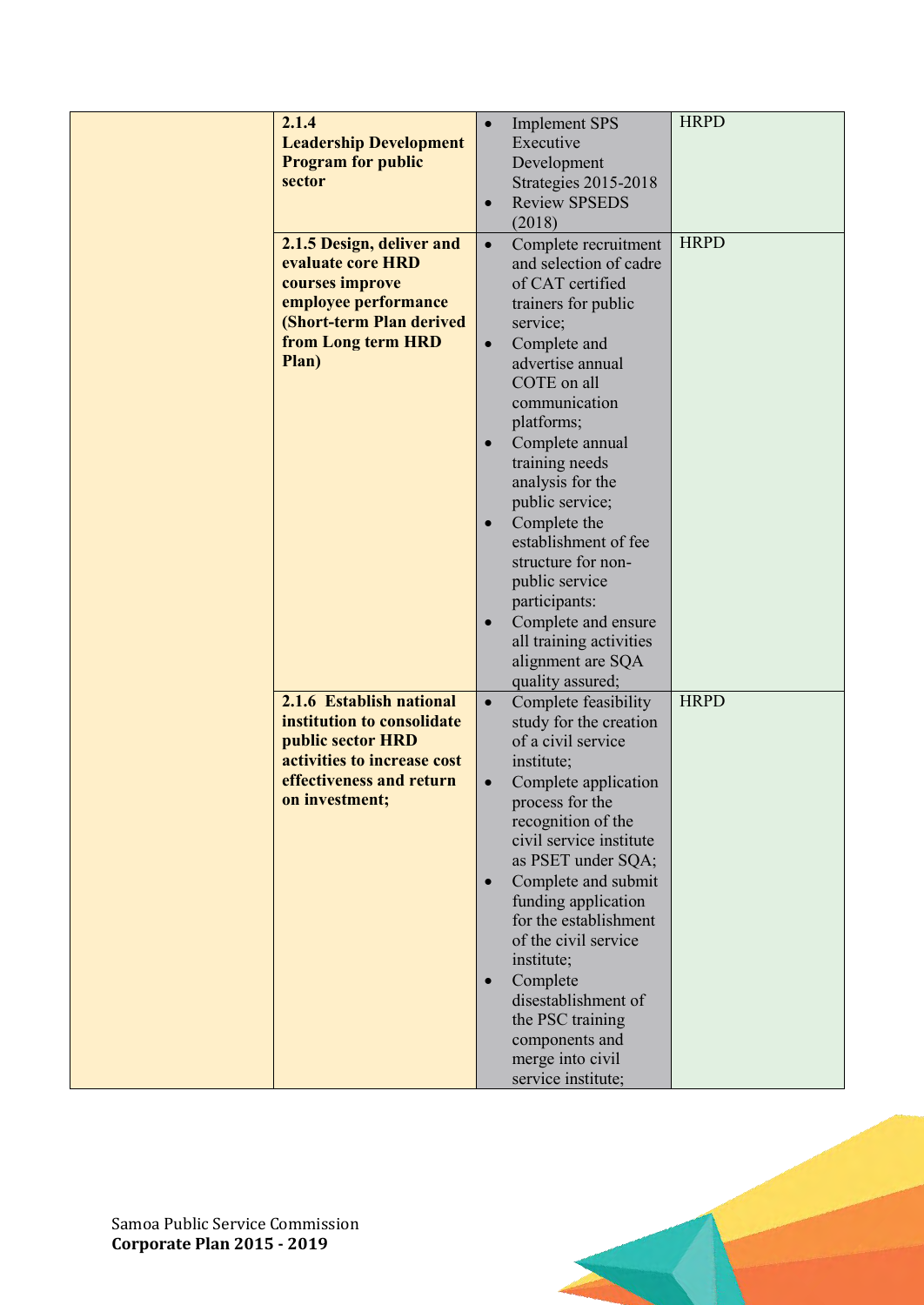|                  | 2.1.7 Monitor and<br><b>Evaluate HRD practices</b><br>devolved to Ministries                                                     | HRD M&E tool is<br>$\bullet$<br>developed and<br>completed<br>M&E report is<br>$\bullet$<br>submitted annually                                                                                                                                                                                                                                                                        | <b>HRPD</b>        |
|------------------|----------------------------------------------------------------------------------------------------------------------------------|---------------------------------------------------------------------------------------------------------------------------------------------------------------------------------------------------------------------------------------------------------------------------------------------------------------------------------------------------------------------------------------|--------------------|
|                  | 2.1.8 Improve HRD<br><b>Coordination for the</b><br><b>Public Sector</b>                                                         | <b>HRMIS</b> component<br>$\bullet$<br>for HRD is fully<br>utilised<br>All HRD<br>$\bullet$<br>opportunities are<br>coordinated and<br>utilised fully                                                                                                                                                                                                                                 | HRPD, HRMIS        |
| 2.2. Improve HRM | 2.2.1. Review HRM<br><b>Framework</b>                                                                                            | Review of HRM<br>$\bullet$<br>Framework<br>completed<br>Complete the<br>$\bullet$<br>development of work<br>level standards<br>framework                                                                                                                                                                                                                                              | HRM, PSPP          |
|                  | 2.2.2 Develop, promote<br>and review<br>policies/systems for<br>efficient/effective<br>management of people<br>under PS Act 2004 | All HRM policies are<br>$\bullet$<br>reviewed, developed<br>and implemented<br>accordingly<br>Improved service<br>$\bullet$<br>delivery through<br>effective and efficient<br>implementation of<br><b>HRM</b> policies<br><b>HRMIS</b> review report<br>$\bullet$<br>is completed and<br>submitted to cabinet<br><b>HRMIS</b> maintenance<br>$\bullet$<br>and upgrade is<br>completed | HRM, SES, PSPP, LI |

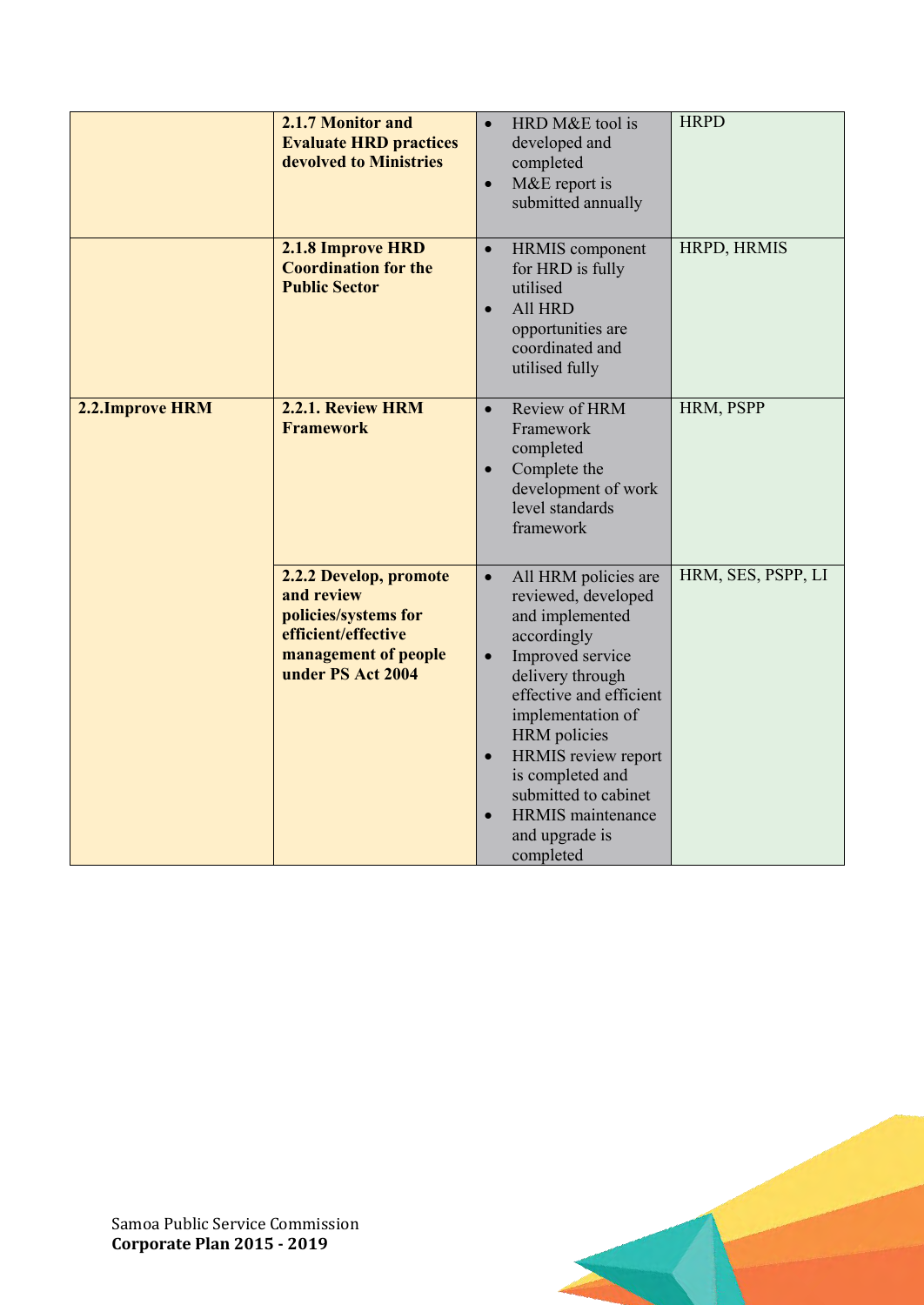| 2.2.3 Monitor and                | $\bullet$                    | Improved compliance         | HRM, SES, LI |
|----------------------------------|------------------------------|-----------------------------|--------------|
| <b>Evaluate HRM Practices</b>    |                              | by Ministries in the        |              |
| devolved to ministries           | administration of            |                             |              |
|                                  | HRM policies and             |                             |              |
|                                  | guidelines                   |                             |              |
|                                  | $\bullet$                    | Improved compliance         |              |
|                                  |                              | by general staff in the     |              |
|                                  |                              | observation of HRM          |              |
|                                  | policies and                 |                             |              |
|                                  | guidelines                   |                             |              |
|                                  | $\bullet$                    | Improved compliance         |              |
|                                  |                              | by Senior Executive         |              |
|                                  | Officials in the             |                             |              |
|                                  |                              | observation of HRM          |              |
|                                  | policies and                 |                             |              |
|                                  | guidelines                   |                             |              |
|                                  |                              |                             |              |
|                                  | M&E reports are<br>$\bullet$ |                             |              |
|                                  |                              | submitted to cabinet        |              |
|                                  | bi-annually                  |                             |              |
| 2.2.4 Effective and              | $\bullet$                    | <b>Advice to Ministries</b> | HRM, SES, LI |
| <b>Reliable Policy Advice is</b> |                              | and cabinet are given       |              |
| given to Ministries and          |                              | on a timely manner          |              |
| <b>Cabinet</b>                   |                              |                             |              |

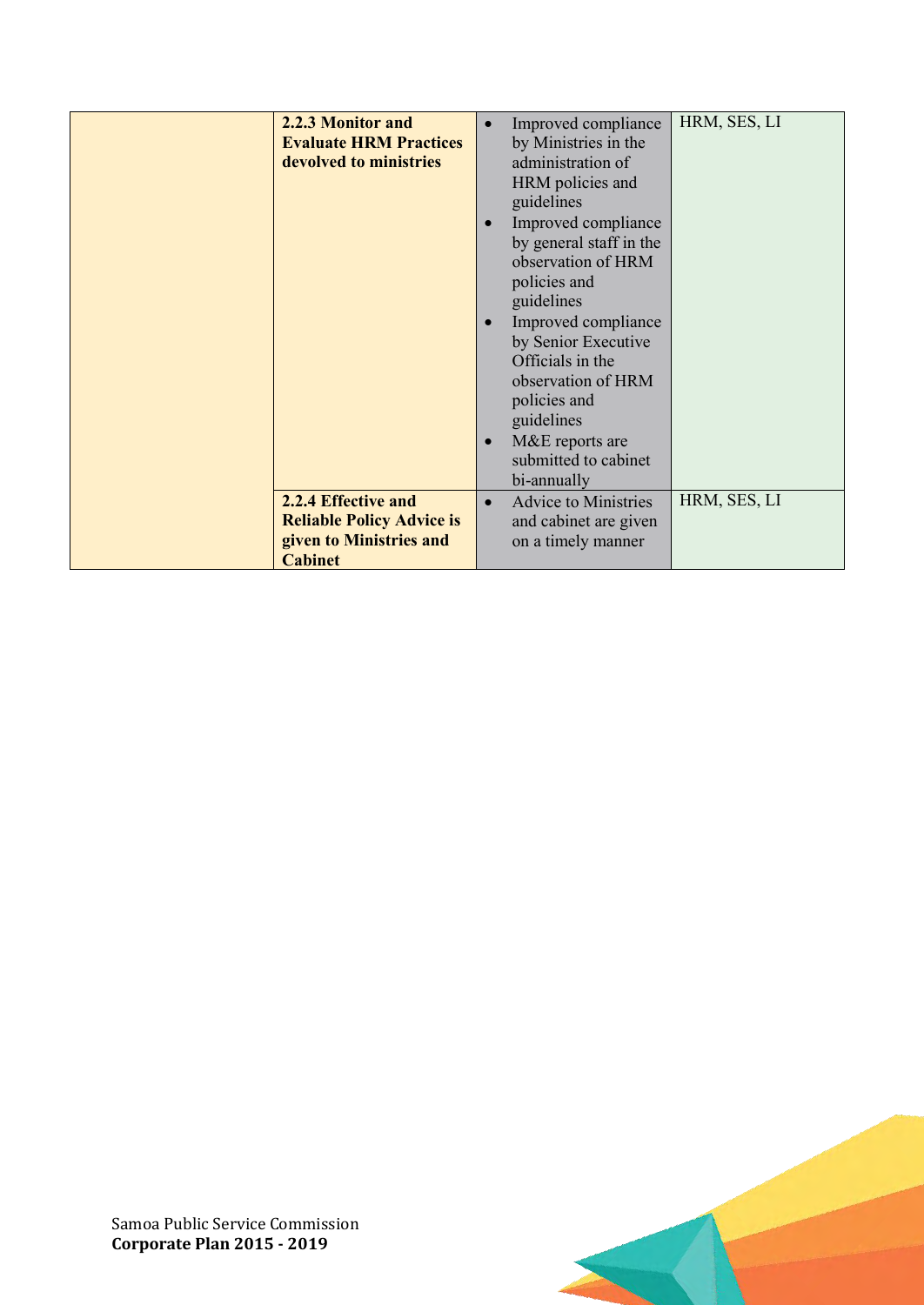# **Improve Public Sector Integrity and Culture**

| <b>STRATEGIES</b>                                                                                                                                                                                  | <b>ACTIVITIES &amp;</b><br><b>INITIATIVES</b>                                                       | <b>INDICATORS</b>                                                                                                                                                                                          | <b>RESPONSIBLE</b><br><b>DIVISION</b> |
|----------------------------------------------------------------------------------------------------------------------------------------------------------------------------------------------------|-----------------------------------------------------------------------------------------------------|------------------------------------------------------------------------------------------------------------------------------------------------------------------------------------------------------------|---------------------------------------|
| <b>3.1 Ensure consistent and</b><br>relevant integrity<br>standards applied across<br>the whole public sector<br>including the<br>mainstreaming of gender<br>equity and vulnerable<br>group issues | 3.1.1 Review existing<br>integrity standards<br><b>Standardise integrity</b><br>standards           | Complete Review of<br>$\bullet$<br>existing integrity<br>standards<br>Complete Integrity<br>$\bullet$<br>standards (unified<br>standards) for Public<br>Sector and submit it<br>for Cabinet<br>Endorsement | HRM, PSPP, LI                         |
| <b>3.2 Ensure Integrity</b><br><b>Standards are upheld</b>                                                                                                                                         | 3.2.1 Awareness and<br>education program for<br>unified Public Sector<br><b>Integrity Standards</b> | Ensure effective<br>$\bullet$<br>awareness<br>programmes are<br>implemented                                                                                                                                | <b>ALL</b>                            |
|                                                                                                                                                                                                    | 3.3.1 Scoping Study for an<br>Integrity Standards/ Anti<br>Corruption Agency to be<br>completed     | Complete scoping<br>$\bullet$<br>study for Integrity<br>Standards/ Anti<br>corruption Agency<br>Implement scoping<br>$\bullet$<br>study<br>recommendations                                                 | HRM, CHRAS, LI                        |

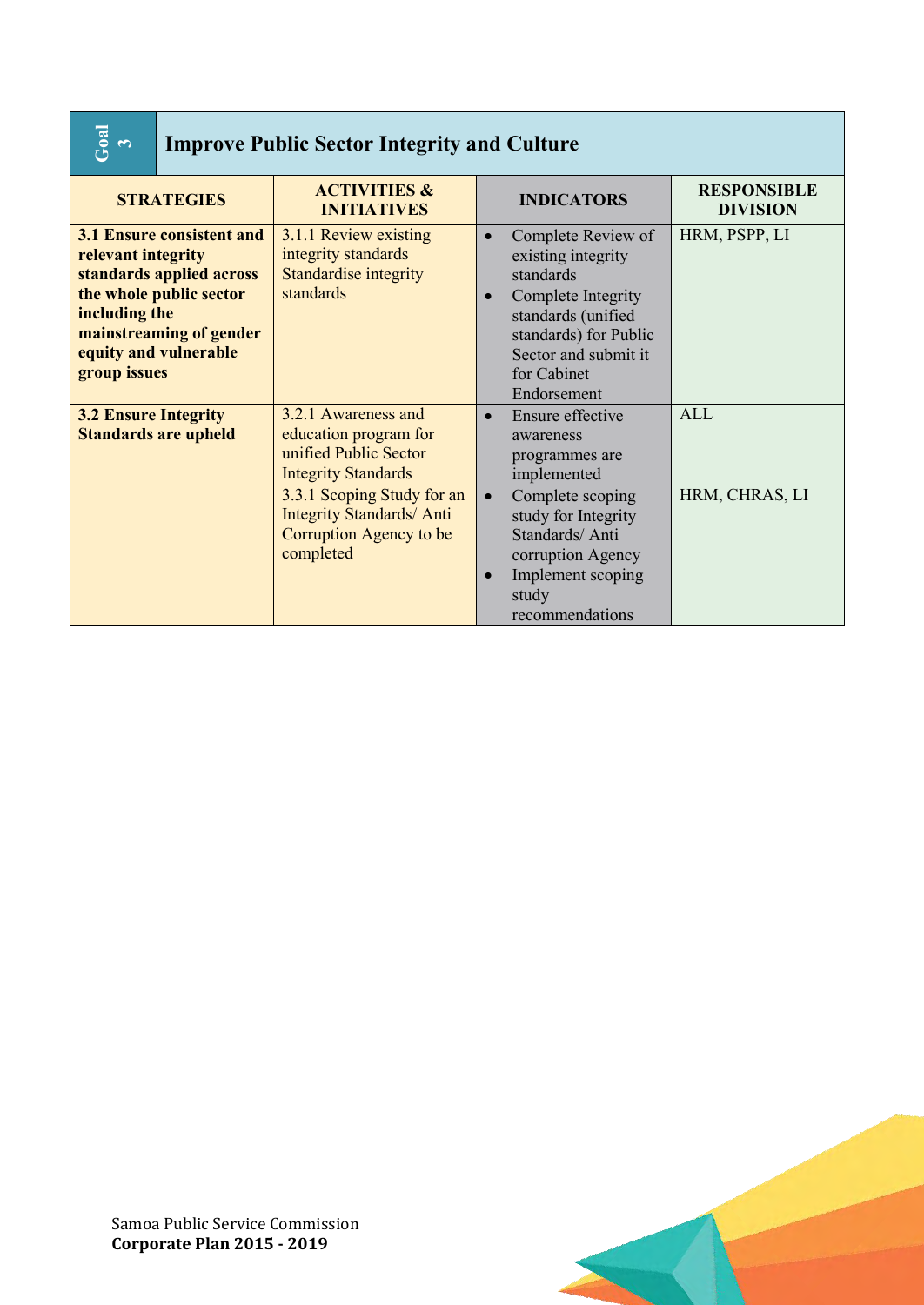# PSC ORGANIZATION STRUCTURAL ARRANGEMENTS:

The implementation of this Plan will be realized through the organizational structural establishments mapped out in the table below. This arrangement comprises of 9 Divisions. The Policy Advice Division which is the central decision making authority, that is supported by 6 technical divisions and 2 support services divisions, namely the HRMIS and CHRAS.

Further to current arrangements, an additional division will be established; *Teacher Services Division*in support of all strategies and development catered toward the teaching profession within Public Service.

#### **Division**s **of the Office of** the **PSC**

| <b>Policy Advice:</b><br>Provision of policy advice to the Minister and Ministries on human resource management<br>and public administration matters.                                                                                                                                                            |
|------------------------------------------------------------------------------------------------------------------------------------------------------------------------------------------------------------------------------------------------------------------------------------------------------------------|
| <b>Division of Senior Executive Services (SES):</b><br>To advice the CEO, Ministries and other stakeholders on Senior Executive Service and<br>contractual employment matters and manage the people management functions for the<br><b>SE and CE group.</b>                                                      |
| <b>Division of Human Resource Management (HRM) Services:</b><br>To advise the CEO, Ministries and other stakeholders on HRM policies, monitor and<br>evaluate their effective implementation in Ministries and institute a values-based Samoa<br><b>Public Service.</b>                                          |
| <b>Division of Human Resource Management Information System (HRMIS) Services:</b><br>To provide information technology and communication services in support of the PSC's<br>work.                                                                                                                               |
| <b>Division of Public Service Performance and Policy (PSPP)-Services:</b><br>Provision of effective monitoring, evaluation, reporting and policy advice on public<br>service performance and provision of effective and efficient support services.                                                              |
| Division of Human Resource Planning & Development (HRPD) Services :<br>Provision of policy advice to the CEO, Commission, Ministries and other Stakeholders on<br>all Human Resources Development and Monitoring and Evaluation of Human Resource<br><b>Development and Capability activities in Ministries.</b> |
| <b>Division of Public Administration Sector Coordination (PASC) Services</b><br>Provision of Secretariat Services to ensure effective coordination and implementation of<br>the Public Administration Sector Plan.                                                                                               |
| <b>Division of Legal and Investigations (LI) Services</b><br>Provision of accurate and reliable Legal Advice to the CEO, Public Service Commission,<br>and Cabinet.                                                                                                                                              |
| <b>Corporate &amp; Human Resource Advisory Services (CHRAS)</b><br>Provision of support role to ensure effective and efficient services to Technical Branches<br>in areas of; Capability Development, Procurement and Payment, Budget Compilation &                                                              |

**Monitoring, Records Services, Administrations Services and Transportation Services.**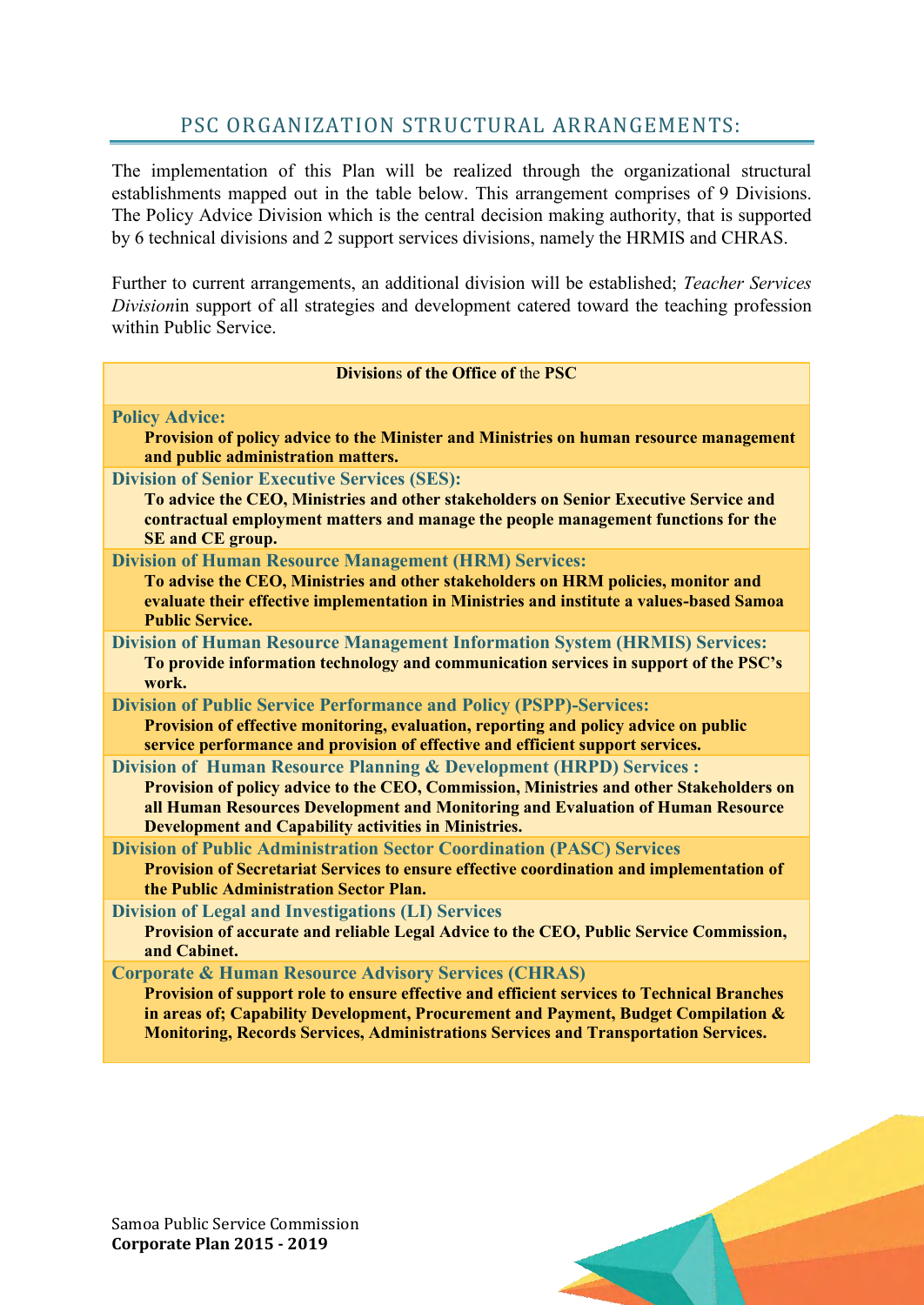

Samoa Public Service Commission **Corporate Plan 2015 - 2019**